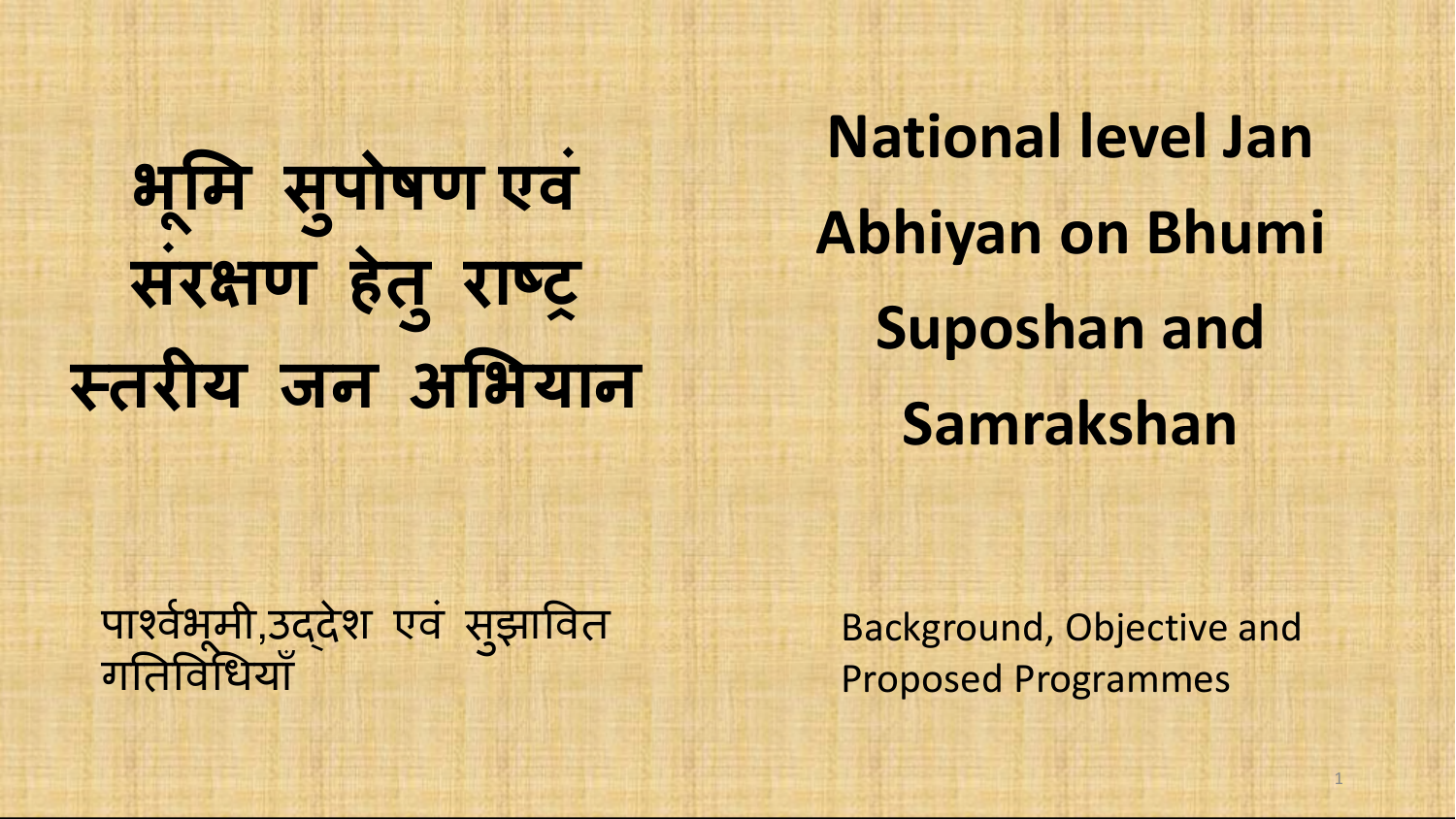

#### Bhartiya Krishi

 $\overline{\phantom{0}}$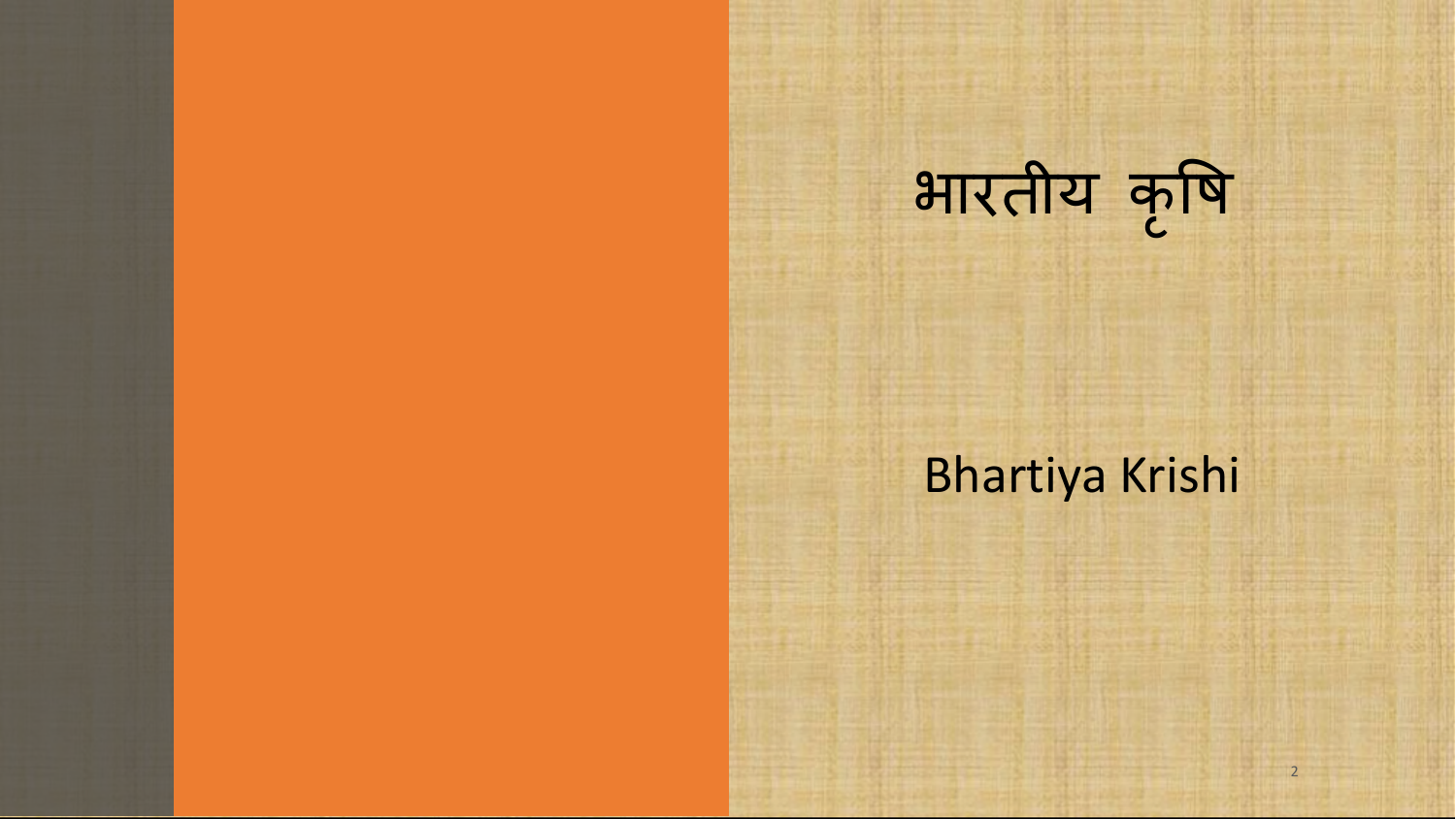- भारतीय कृषि का अस्तित्व ९००० वर्षों से अधिक है।
- भारतीय कृषि स्थानिक प्राकृतिक संसाधन और पारिस्थितिकी में थापत है।
- स्थानीय प्राकृतिक संसाधन (पानी, सू म जीव, गोबर इयाद) के गुणात्मक और मात्रात्मक व्यवस्थापन से क ृ ष उपादन और उपादकता बनाएँ रखना यह भारतीय कृषि की विशेषता है।
- भूमि हमारी माता है।
- भूमि का पोषण करना है,शोषण नहं।
- Bhartiya Krishi is in existence for over 9000 years.
- Strongly rooted in local ecology and natural resources.
- Characterized by maintaining agricultural production and productivity through qualitative and quantitative management of local natural resources.
- Bhumi is our Mother Earth.
- Our aim is Bhumi Suposhan, not to exploit her.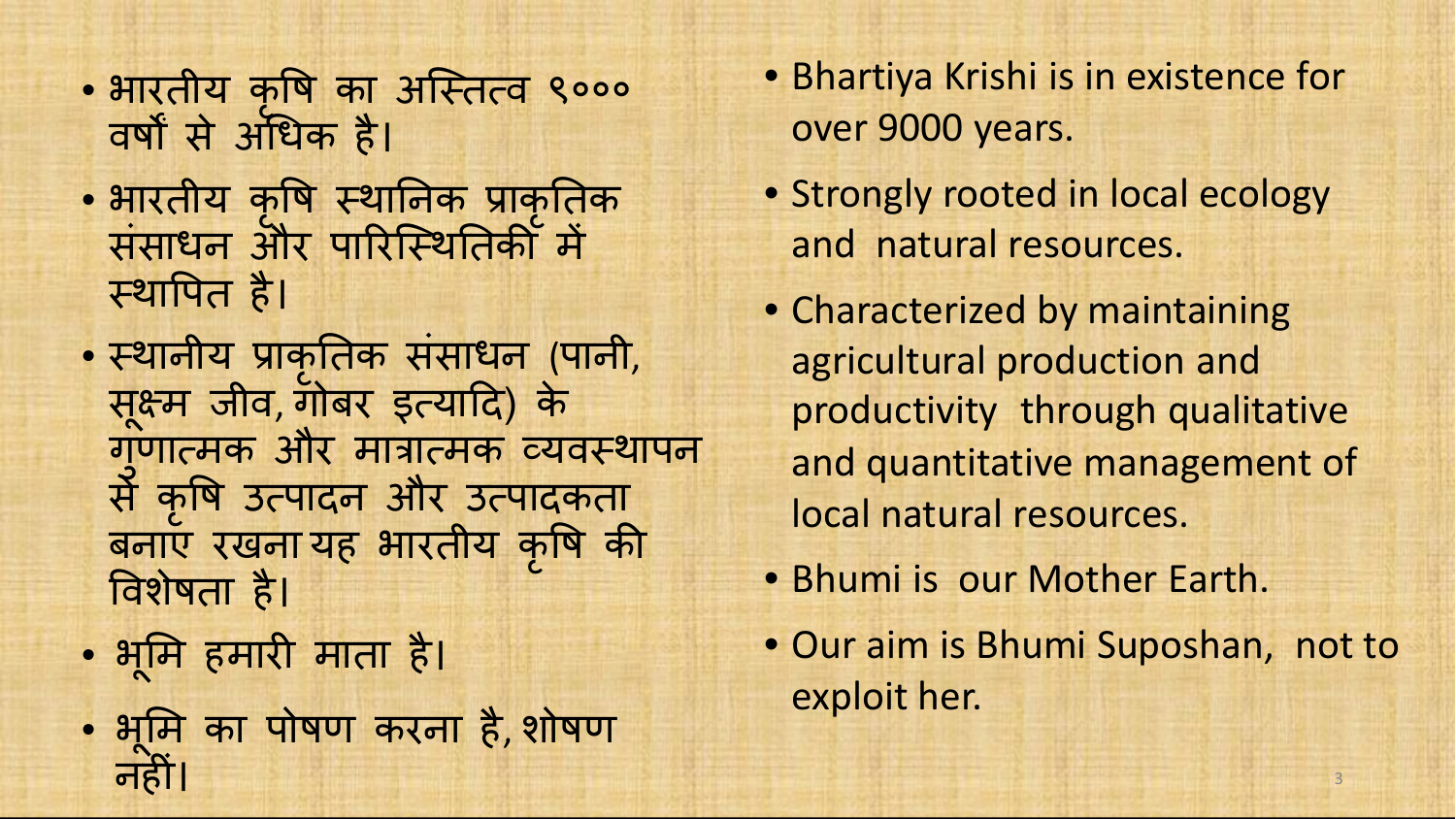- ॠग्वेद –श्री सूक्त (इसवी पूर्व १५००)
	- '…गंधदवारां दुराधर्षां नित्यपुष्टां करीषिणीम्। ईश्वरी सर्वभूतानां तामिहोपहॅवये श्रियम् ।।९।। ...*'*
- अथवेवेद भूमि सूक्त (इसवी प ू व १०००) • '………माता भूमिः पुत्रो अहं पृथिव्याः……' ।।१२।।
- कृषि पाराशर परम्परा (इसवी पूर्व ४००)
- वृक्षायुर्वेद (इसवी १० वी सदी)

#### • Rigved – Shree Sukta (1500 BC)

- *'…gandhadvArAm durAdharShAm nityapuShTAm karIShiNIm| IshvarIm sarvabhUtAnAm tAmihopahvaye shriyam || 9 ||…'*
- *Atharvaved Bhumi Sukta* (1000 BC)
	- *'…….. Maataa Bhuumih Putro Aham Prthivyaah……' || 12 ||*
- Krishi Parashar tradition (400 BC)
- Vrikshayurveda ( c. 1000 AD)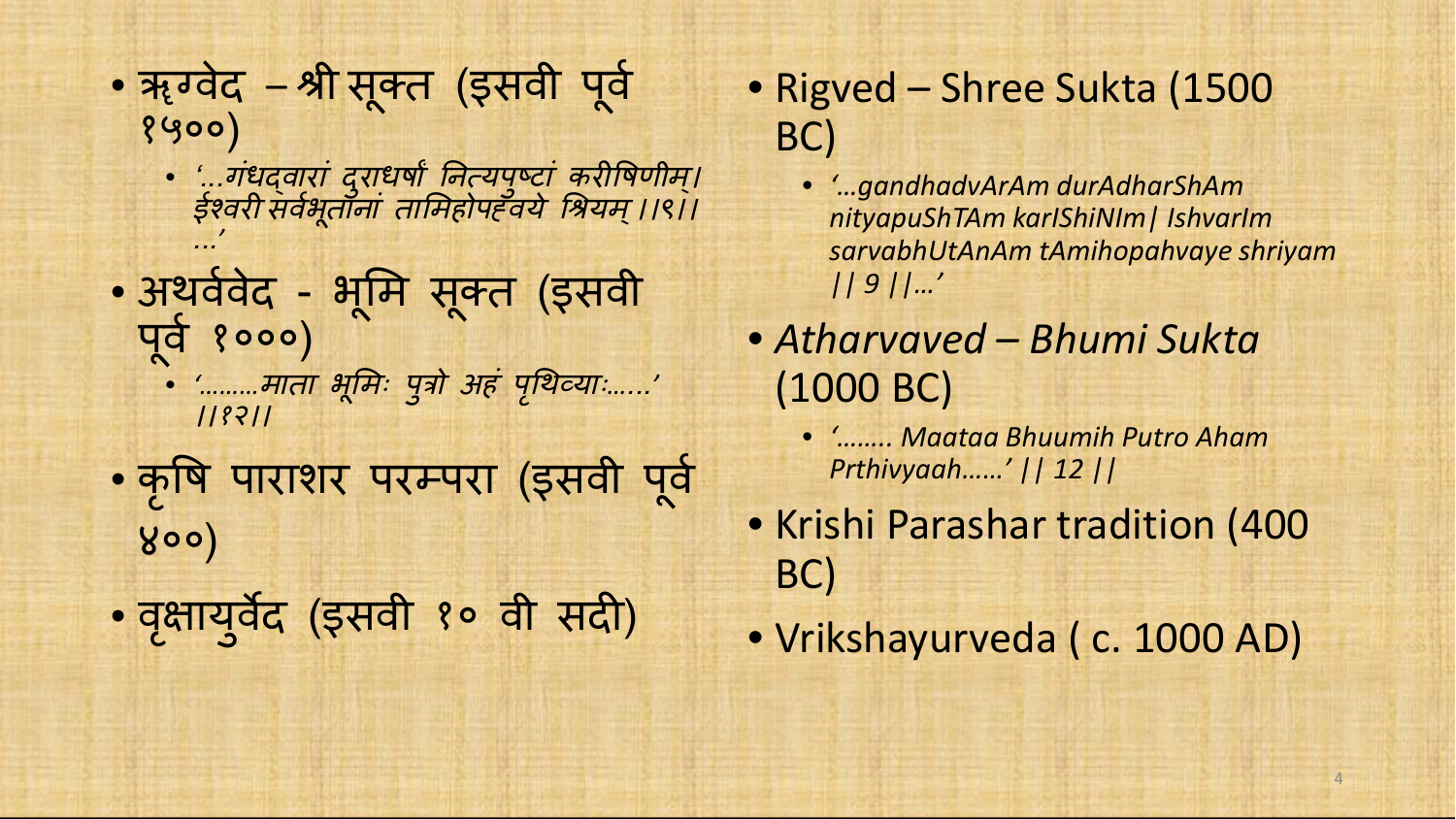

5

**Modern Chemical Agriculture**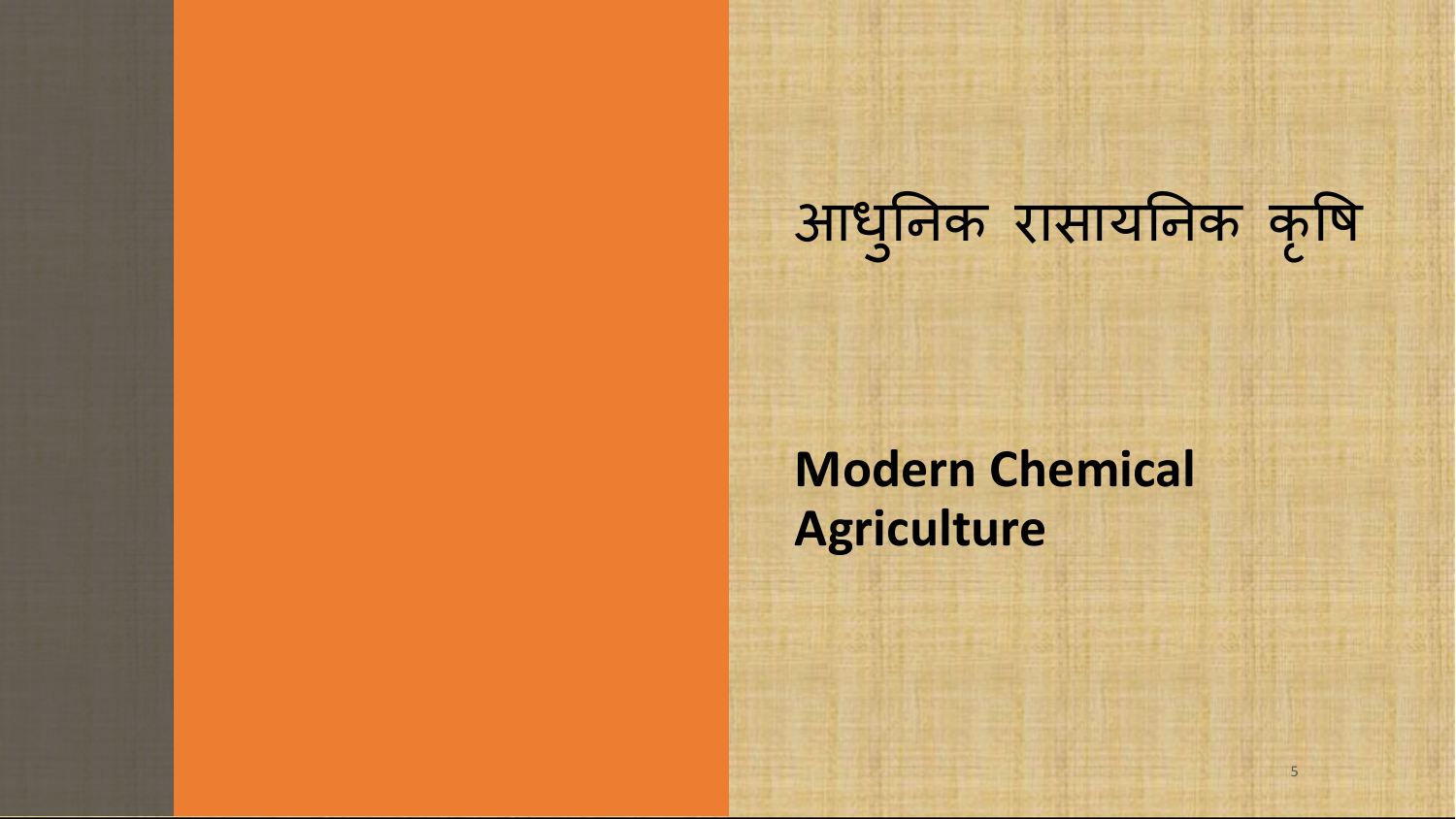- २०० वर्ष के वसाहतकाल में हमारे कृषि में न भूतों न भविष्यति बदलाव आया।
- आम तर पर यह धारणा बनाई गई की भूमि एक आर्थिक स्त्रोत है िजस से यादा से यादा उपादन नकालना उचत होगा।
- स्वतंत्रता के बाद हमारा राष्ट् खादय सुरक्षित नहीं था। खाद्य आपूर्ति कै लिए आधुनिक रासायनक क ृ ष का सहारा लया गया।
- 200 years of colonial regime brought an unprecedented change in our agriculture.
- In the colonial regime, Bhumi was just an economic resource to be exploited for maximum production.
- At the time of independence, we were facing acute food shortage. To overcome it, we resorted to modern chemical agriculture.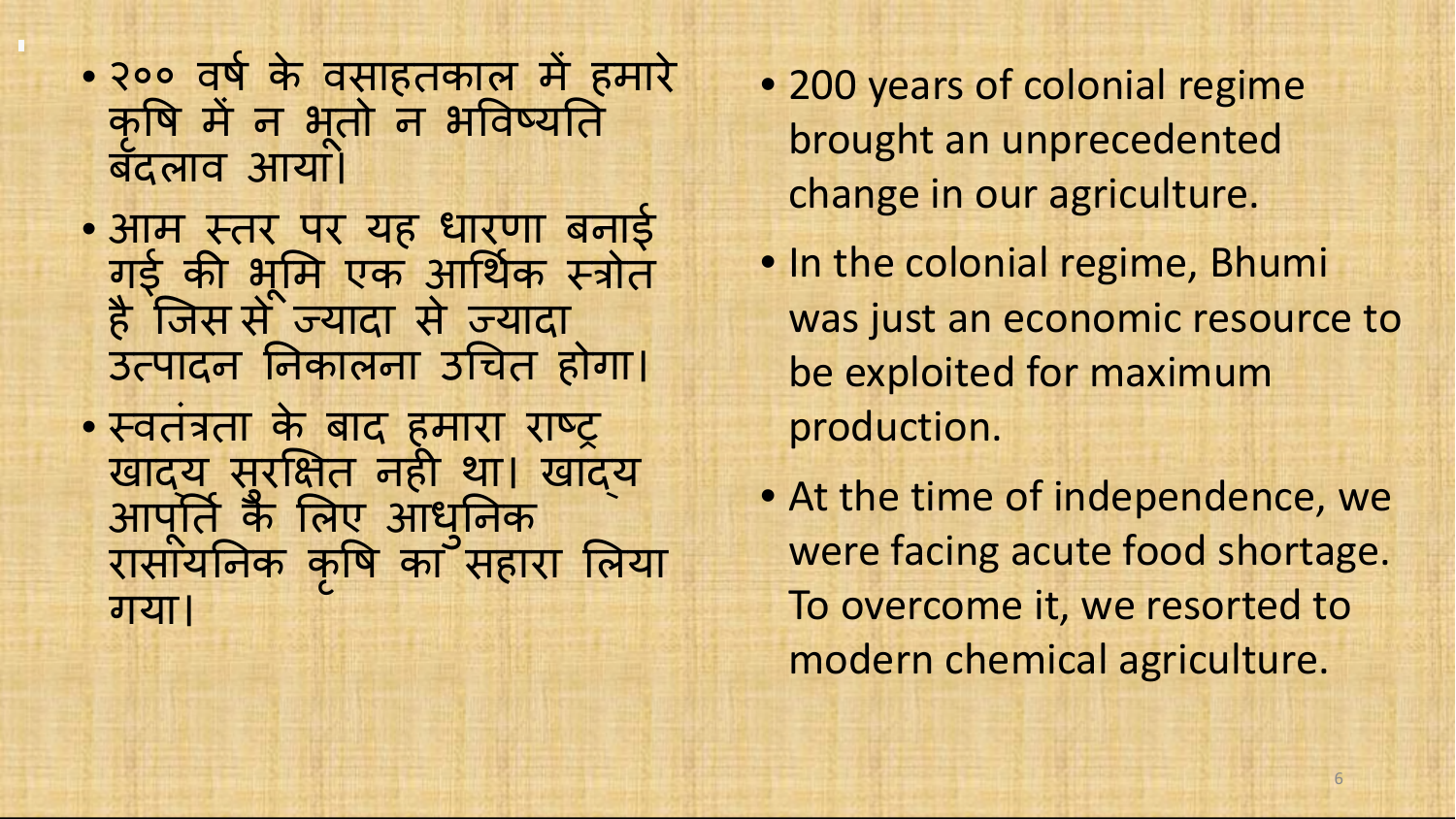- अधिक उत्पादन देनेवाली किस्मे, रासायनिक खाद और सिंचाई यह आधुनिक् रासायनिक कृषि के मुख्य आधार थे।
- गेहू और धान के कुछ गिने चुने अधिक उपजाऊ किस्म, रासायनिक खाद एवं सिंचाई की मदत से खाय उपादन और उपादकता मे बढ़त पाई गई।
- आध ु नक रासायनक क ृ ष के कारण हमारा खादय उत्पादन चौगुना हुआ जिस से कुछ उपजाऊ राज्य राष्ट्र के धान्यागौर हो गए।
- Modern chemical agriculture emphasized on high yielding varieties, chemical fertilizers and irrigation.
- A few high yielding varieties of wheat and rice were used for enhancing our food production and productivity with generous application of chemical fertilizers and irrigation.
- Modern chemical agriculture nearly quadrupled the production of rice and wheat, transforming India's fertile areas into 'granaries'.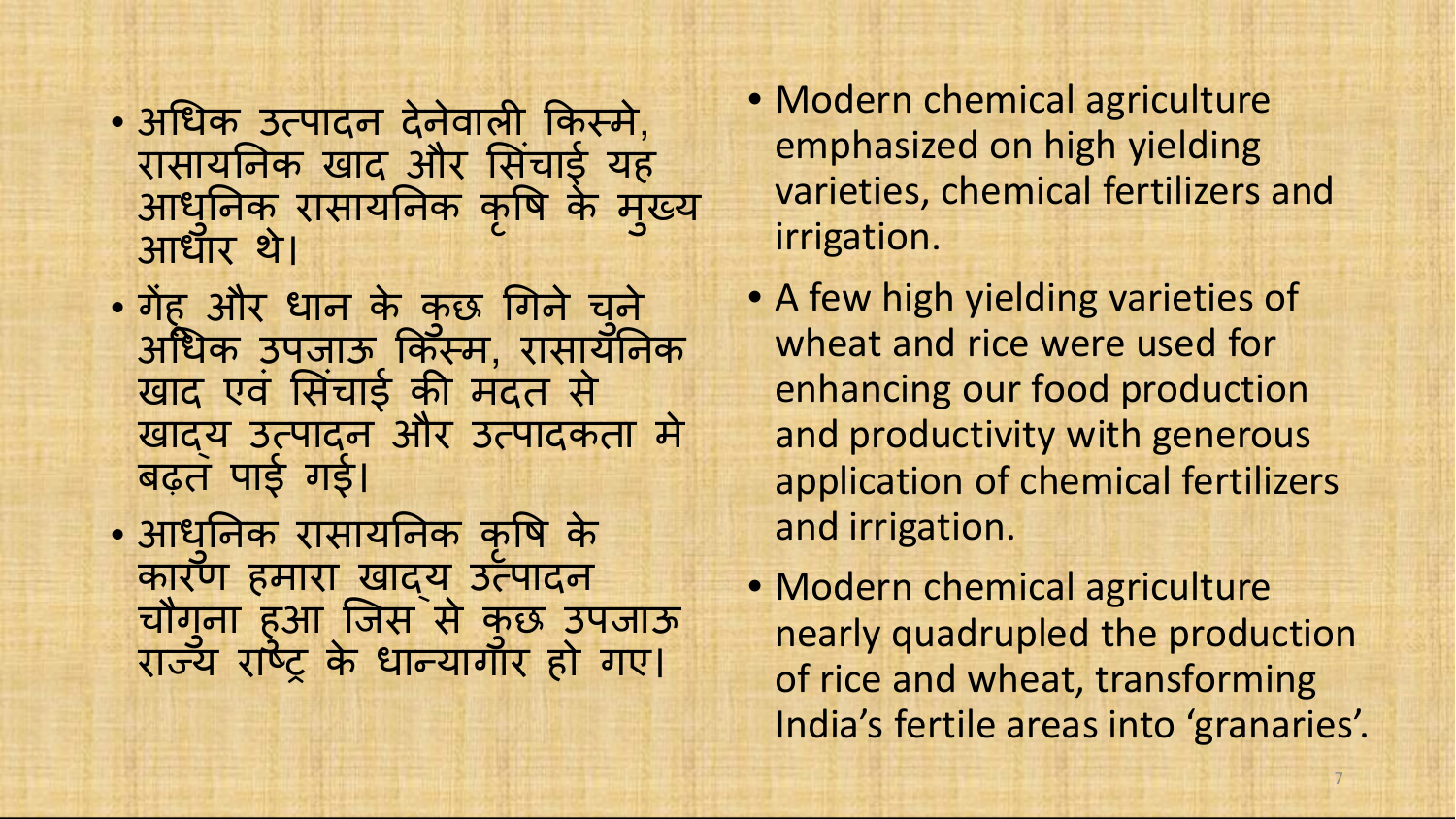- निसंदेह आधुनिक रासायनिक कृषि नै हमे खाद्य असुरक्षितता से बाहर नकाला, लेकन इस से हमारे कोषे का दूरगामी नुकसान ह ु आ है। • आधुनिक रासायनिक कृषि से पाई गई खादय सुरक्षा की किमत हमारे प्राकृतिकं संसाधन, पर्यावरण और पारिस्थितिकी की हानी से च ु काई है। • वतेमान में भी भारतीय कृषि चितन एवं उस में सम्मिलित समग्र विचार को हम ने उपेक्षित रखा है।
- Modern chemical agriculture, no doubt has saved us from food shortage, but it was far from safeguarding our future.
- The achievement has been at the expense of our ecology and environment.
- We have continued modern chemical farming, completely ignoring Bhartiya Krishi Chintan and our holistic approach to farming.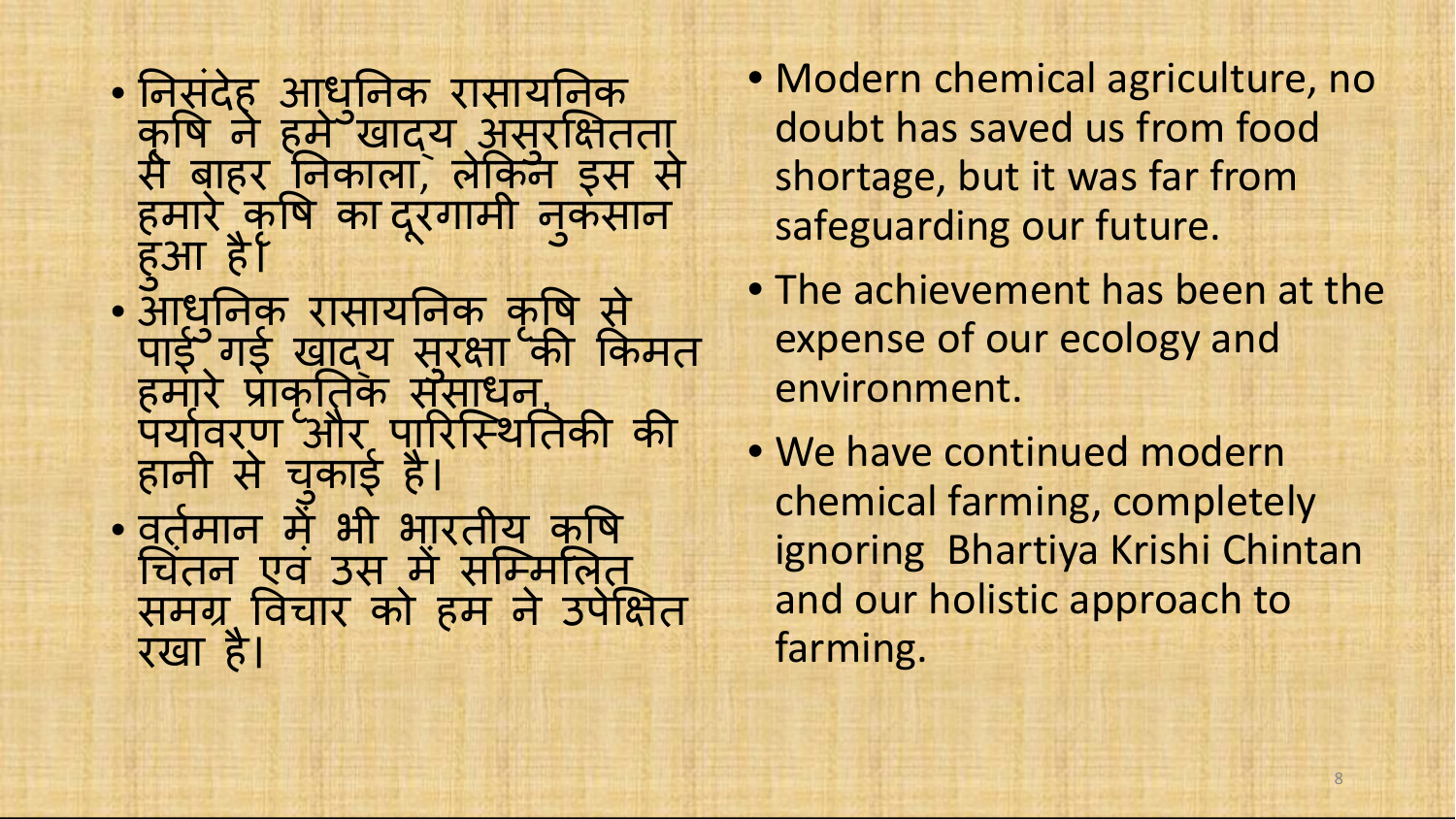#### **कसान के रासायनक क ृ ष के अन ु भव** (भूमि सुपोषण की राष्ट्रीय संगोष्ठी, मार्च २०१८ मे लेखत)

#### **Farmer's Experience of Chemical farming** (As documented in National Conference on Bhumi Suposhan, March 2018)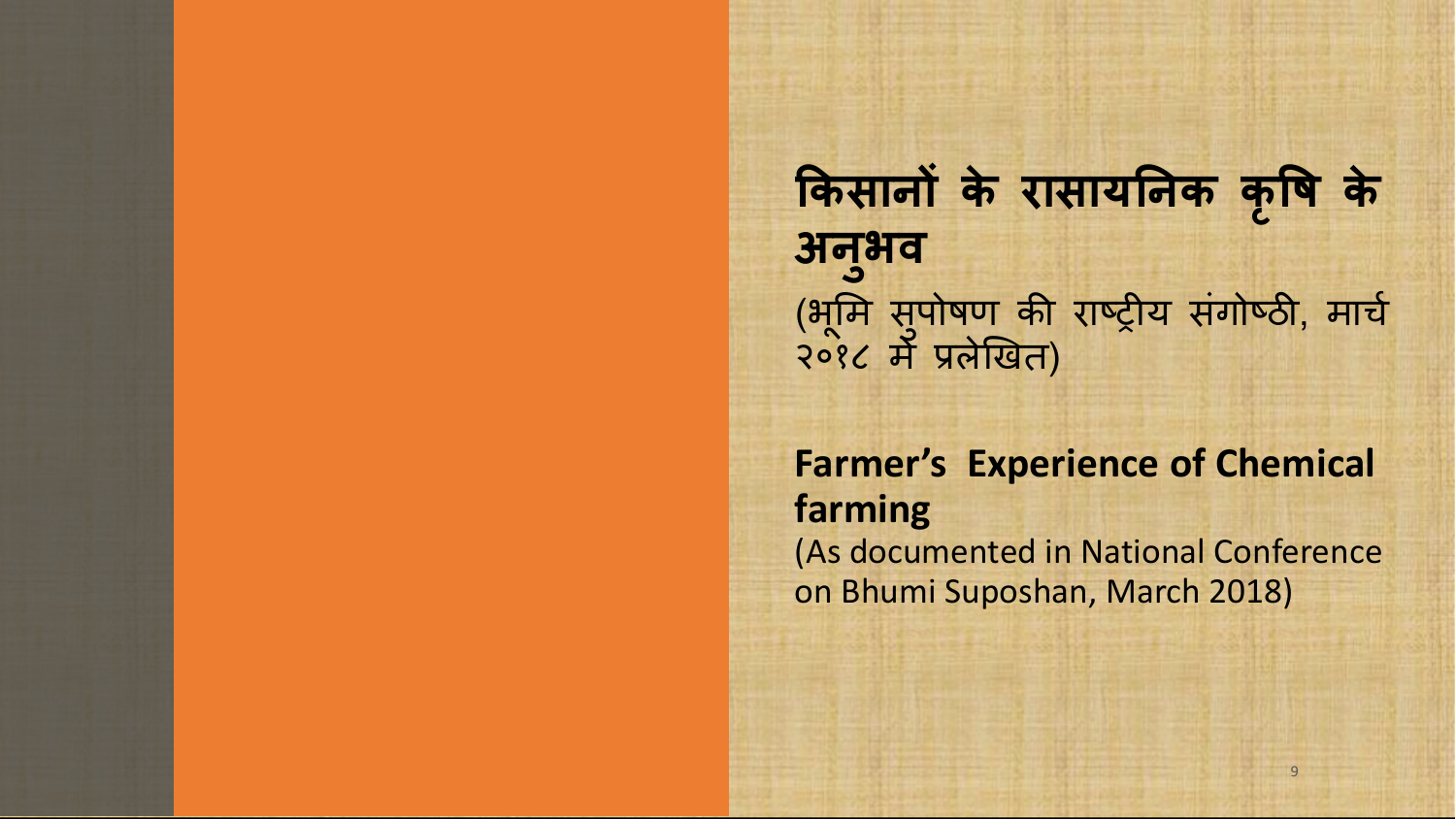- ज्यादा पानी की जरूरत
- मिटटी कठिन एवं पानी के लिए अभेय होना
- फसल के उत्पादन में घटाव अथवा िथरता
- भूमि में स्थित सूक्ष्म जीवाणुओं में घटाव
- भूमि की उवेरता में घटाव
- भूमि के पोषण तत्वों में घटाव
- फसल के वाद और सु गंध म घटाव
- लागत व्यय में बढ़ोतरी
- High water demand
- Soil hardens and becomes impervious
- Decrease or stagnation in crop production
- Noticeable change in micro flora and fauna in the soil
- Gradual decline in soil fertility
- Decline in soil nutrients,
- Decline in taste and aroma of the farm produce, and,
- Increase in input cost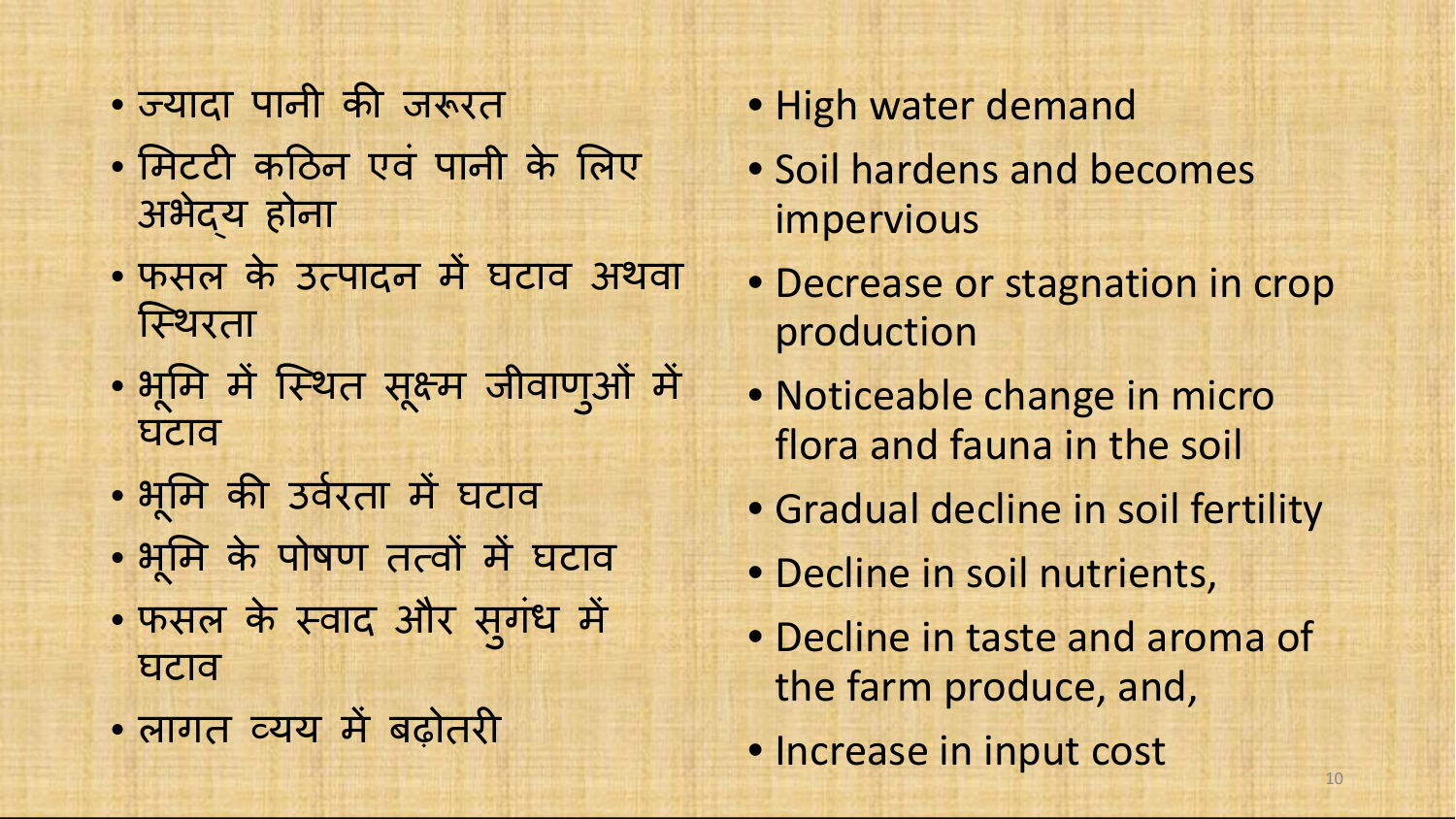#### **भ ू म सु पोषण राय स गोठं**

iwar

**IICT** 

vadies to meta sal to salt.<br>177 û 2017 post e 1871

National Conference on Bhumi Suposhan

Approach and practices to enrich soil for sustainable agriculture

on March 24<sup>th</sup> & 25<sup>th</sup> 2018 at IICT, Hyderabad

National Conference on Bhumi Suposhan Approach and practices to enrich soil for sustainable agriculture on March 24<sup>th</sup> & 25<sup>th</sup> 2018 at IICT, Hyderabad

**Bhar** 

Sponsored by: **Bharat Vikas Parishad** Hyderabad

do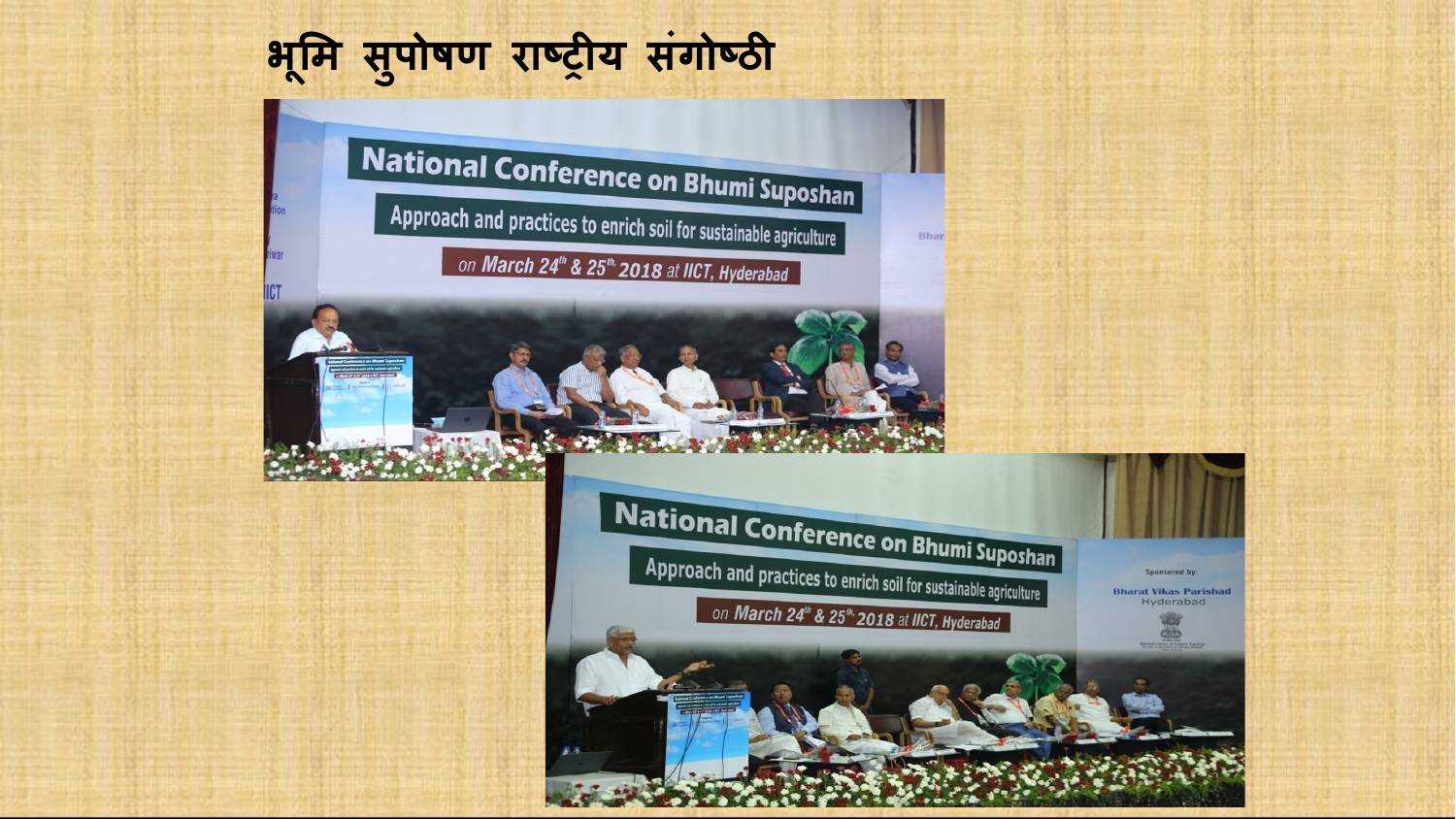**वतम ान मभ ू म अवनत होने के कारण** (भूमि सुपोषण की राष्ट्रीय संगोष्ठी, माच २०१८ मे लेखत)

**Reasons behind the current land degradation** (As documented in National Conference on Bhumi Suposhan, March 2018)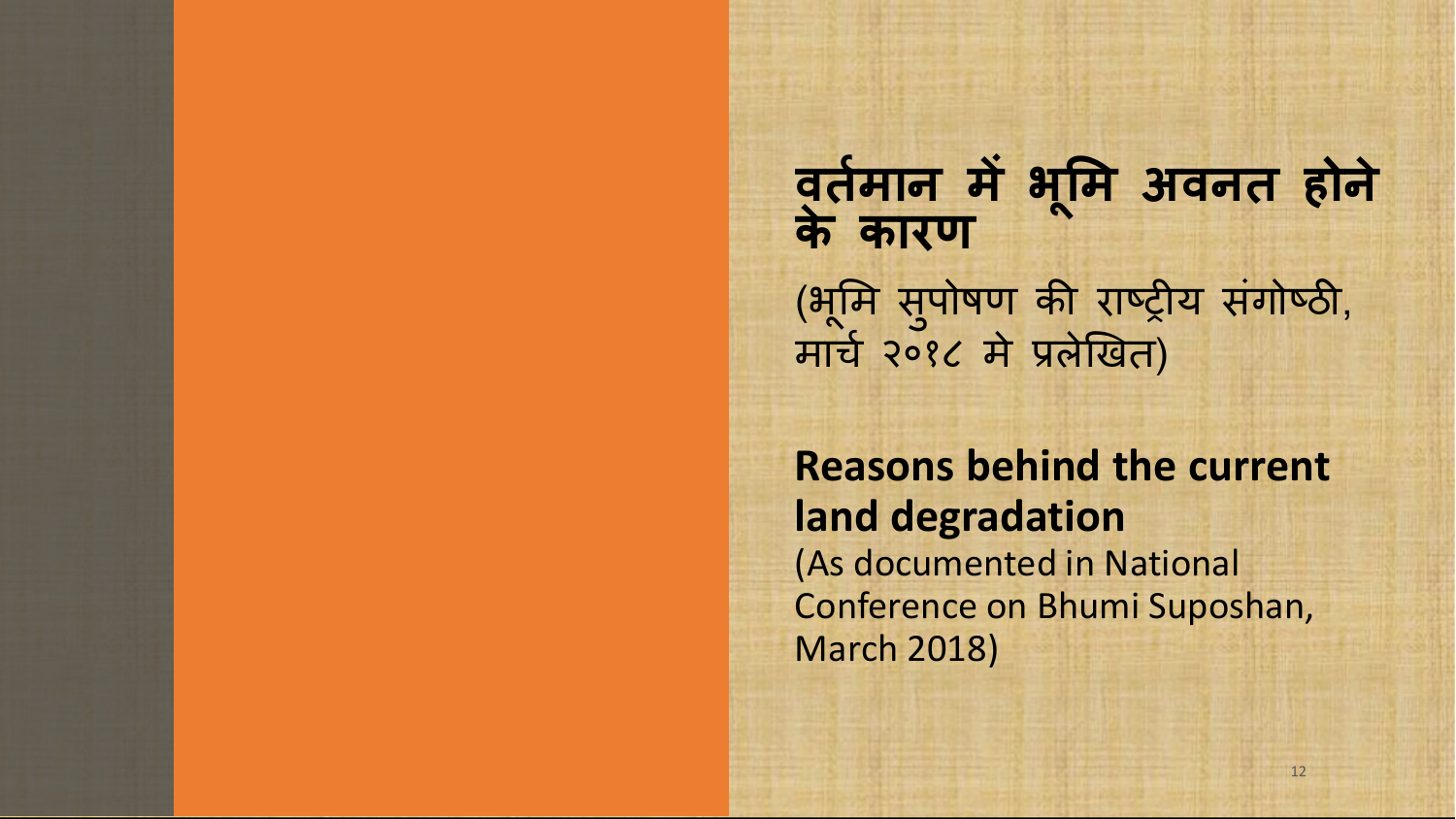- थोड़ी सी भी वांती के सवाय, भूमि की सतत जुताई करना। • आथक लाभ पर यान रखते
- हुए केवल एकल फसल पद्धति<br>उ अपनाना।
- स्थानिक परिस्थिति, कृषि परम्परा एवं वैविध्यता की उपेक्षा करते हु ए सभी जगह पर (प ूरा तहसील, िजला इयाद) समान फसल पैदा करना।
- भूमि की धारण क्षमता को विजत फसल उपजाना।
- भूमि सुपोषण की परम्परागत देशज पंध्दति की उपेक्षा।
- Intensive cultivation practices without giving rest to the soil
- Emphasis on commercial monocropping.
- Uniform cropping pattern irrespective of local conditions and biodiversity.
- Cultivating crops out of capacity domain
- Lack of efforts in improving and building on indigenous practices of bhumi suposhan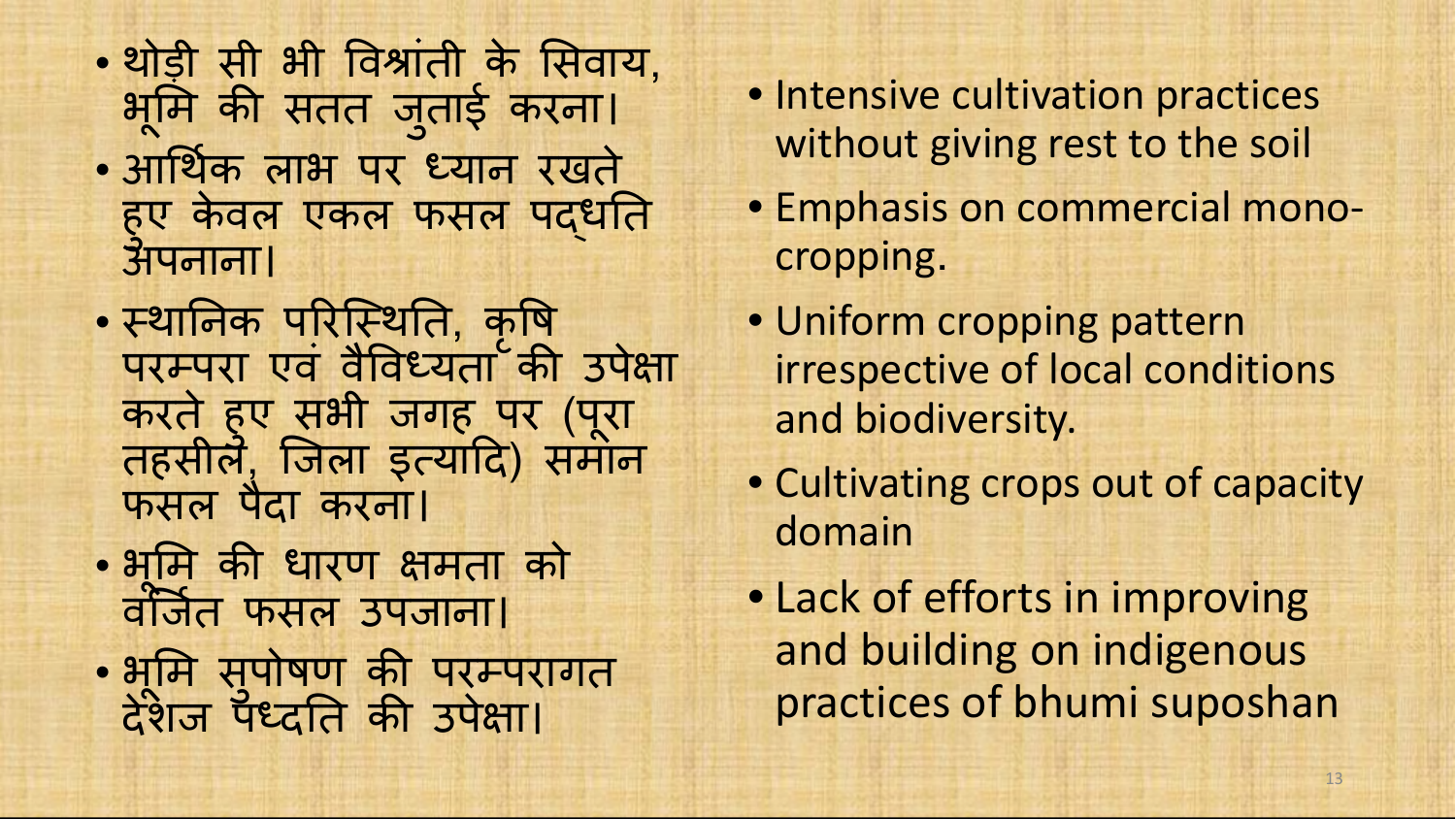### चिंताजनक स्थिती

#### **Alarming Situation**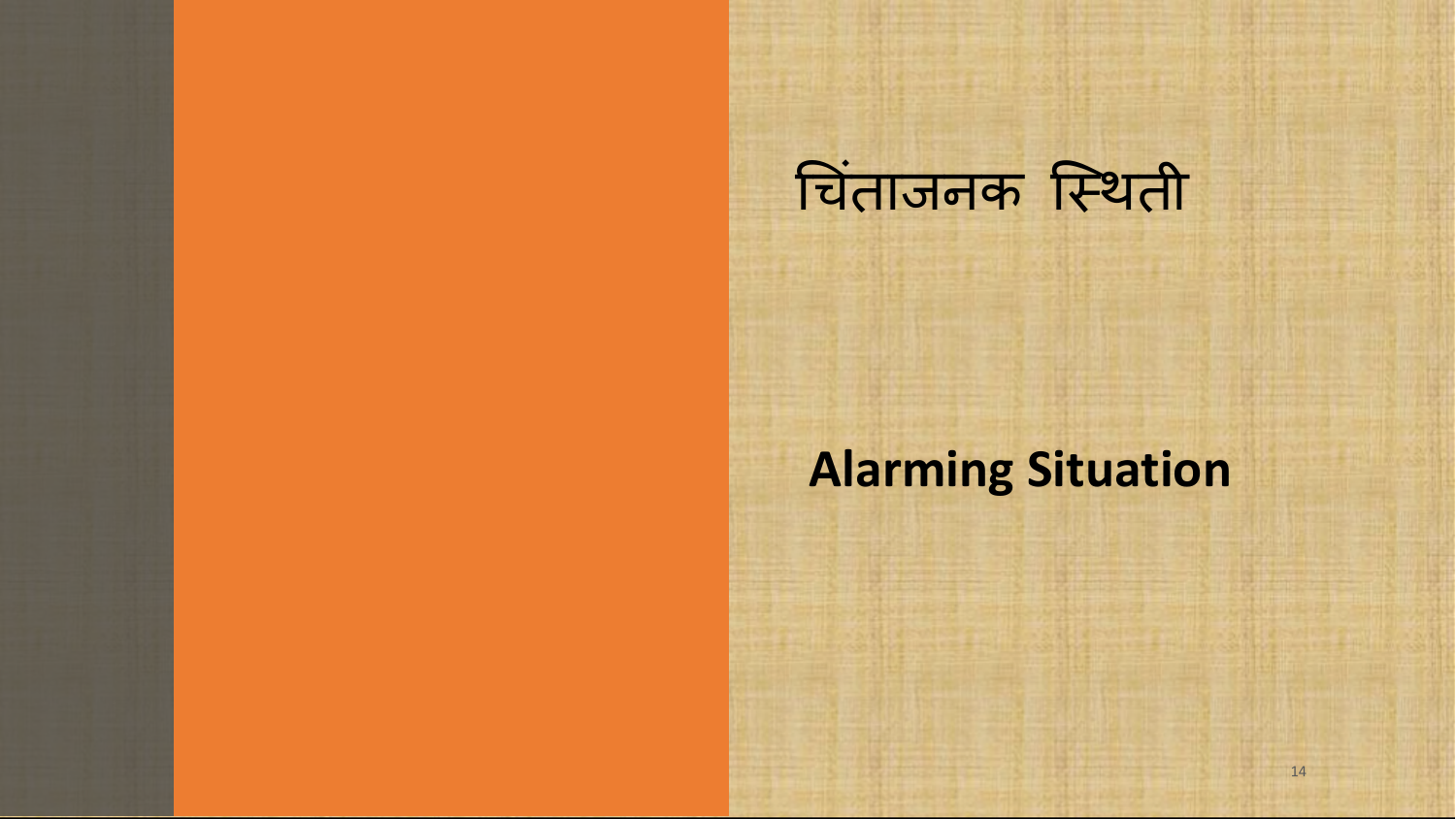- ९६.४० दशलक्ष हेक्टेअर भूमि अवनत है, जो की हमारे राष्ट्र के कुल भौगोलिक क्षेत्र का लगभग ३०% हैं। $^{\rm 1}$
- मिटटी की ऊपरी परत के क्षरण की वार्षिक गति १५.३५ टन प्रति हेक्टेयर है। 2
- नत्र, स्फुरद एवं पालाश की सर्वसाधारण उचित मात्रा ४:२:१ है. किंतु वर्तमान में ं प्रत्यक्ष मात्रा ७:२.४:१ है। पंजाब और हरियाणा में यह मात्रा ३०:८:१ है।<sup>3</sup>
- इतना होते हु ए भी क ृ ष क उपजाव बढ़ नहीं रही, वह स्थिर हो गई है।
- 120.7 Million hectare land i.e., 36.7% of the total geographic area of our country is suffering from the land degradation.<sup>1</sup>
- Annual soil loss rate in our country is about 15.35 tonnes per hectare. <sup>2</sup>
- The current comsumption ratio of nitrogen, phosphorus and potassium (NPK) is 7.2:2.4:1 against their desirable ratio of 4:2:1. In Punjab and Haryana it is as high as 30:8:1. <sup>3</sup>
- Despite of this, agriculture productivity has stagnated

<sup>1, 2</sup> NAAS. 2018. Soil Health: New Policy Initiatives for Farmers. Policy Brief No.3. National Academy of Agricultural Sciences, New Delhi.

<sup>3</sup> Ministry of Agriculture And Farmers Welfare. 2016. Impact of Chemical Fertilizers and Pesticides on Agriculture and Allied Sectors in the Country: Twenty Ninth Report, Standing Committee on Agriculture (2015-16), Sixteenth Loksabha. Loksabha Secretariat, New Delhi.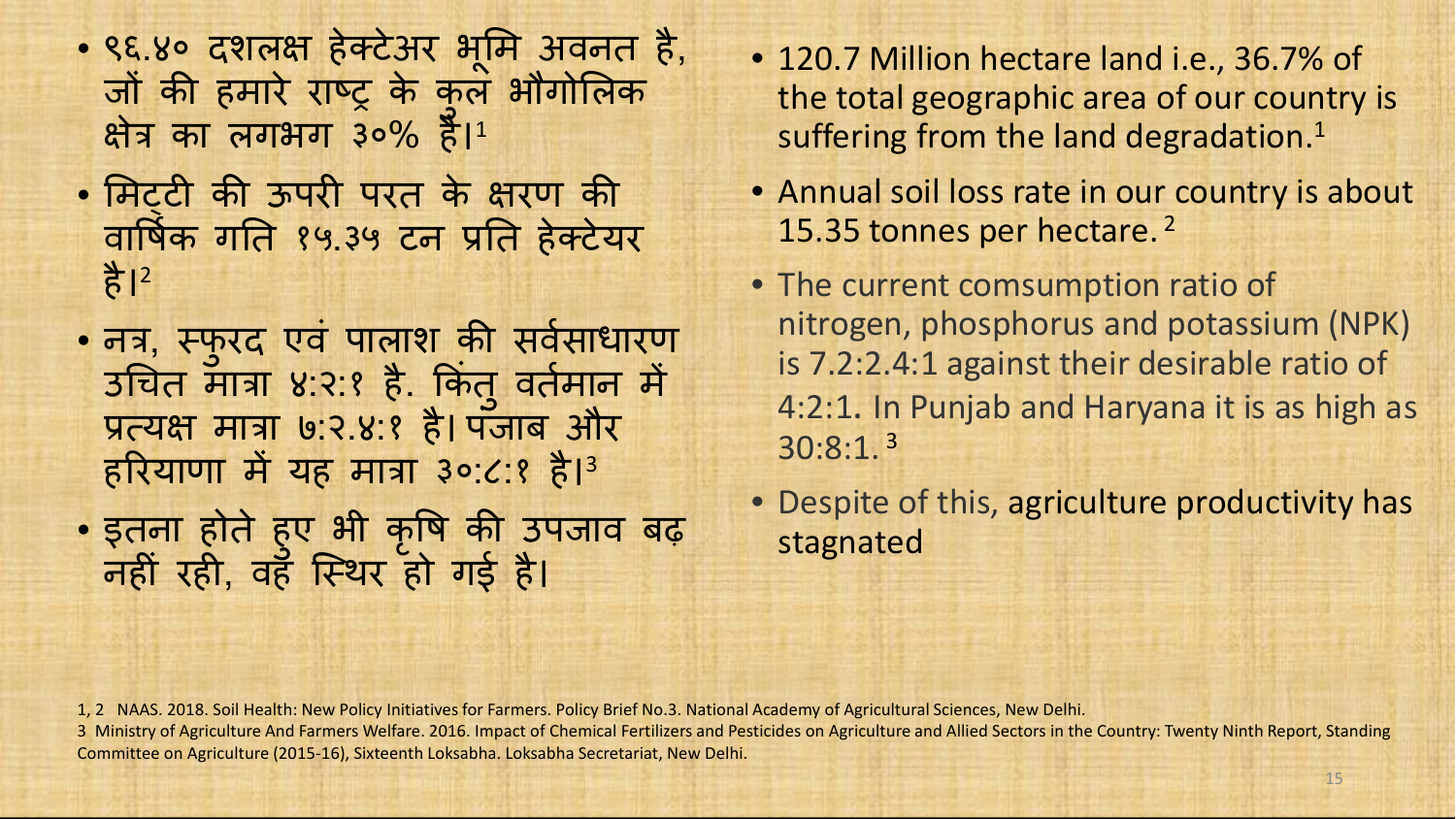## आगामी दशा

#### Way Ahead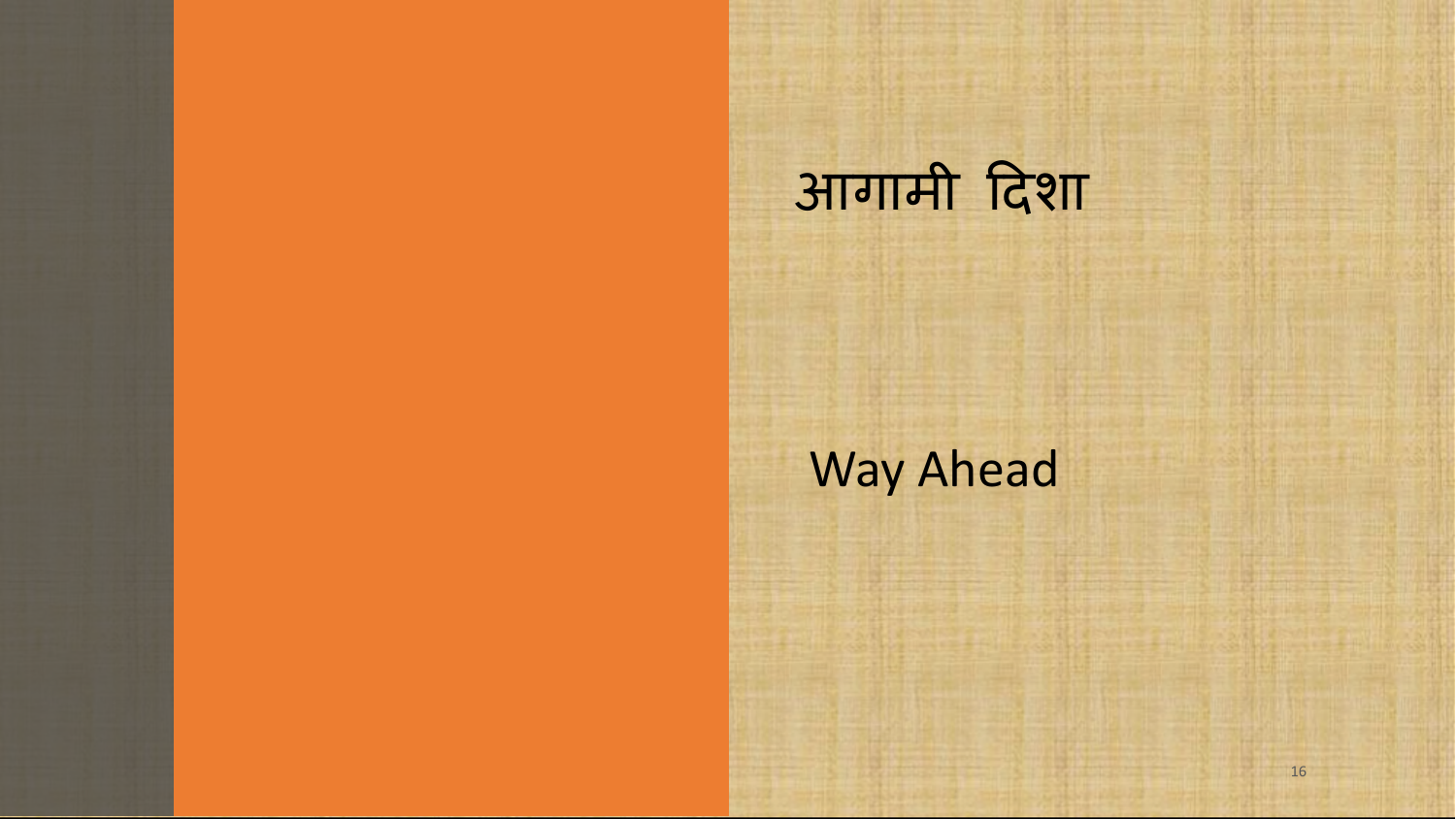- वतंता के पचात भी, पछले सात दशक भूमि सुपोषण की उपेक्षा ही हुई है।
- अभी उचित समय है की हम भारतीय कृषि चितन को एवं भूमि सुपोषण संकल्पना को यथोचित रूप म प ु नः वीकार करे।
- वर्तमान मे भारतीय कृषि को संतुर्लित दृष्टिकोण की आवश्यकता है जिस से हमारी खाद्य सुरक्षा भी जारी रहे एव भूमि का शोषण भी नहं हो रहा हो।
- Over the last seven decades, we have digressed from Bhumi Suposhan.
- It is a high time to bring in the paradigm shift.
- We need balanced approach such that food production is not affected but at the same time soil health is not compromised.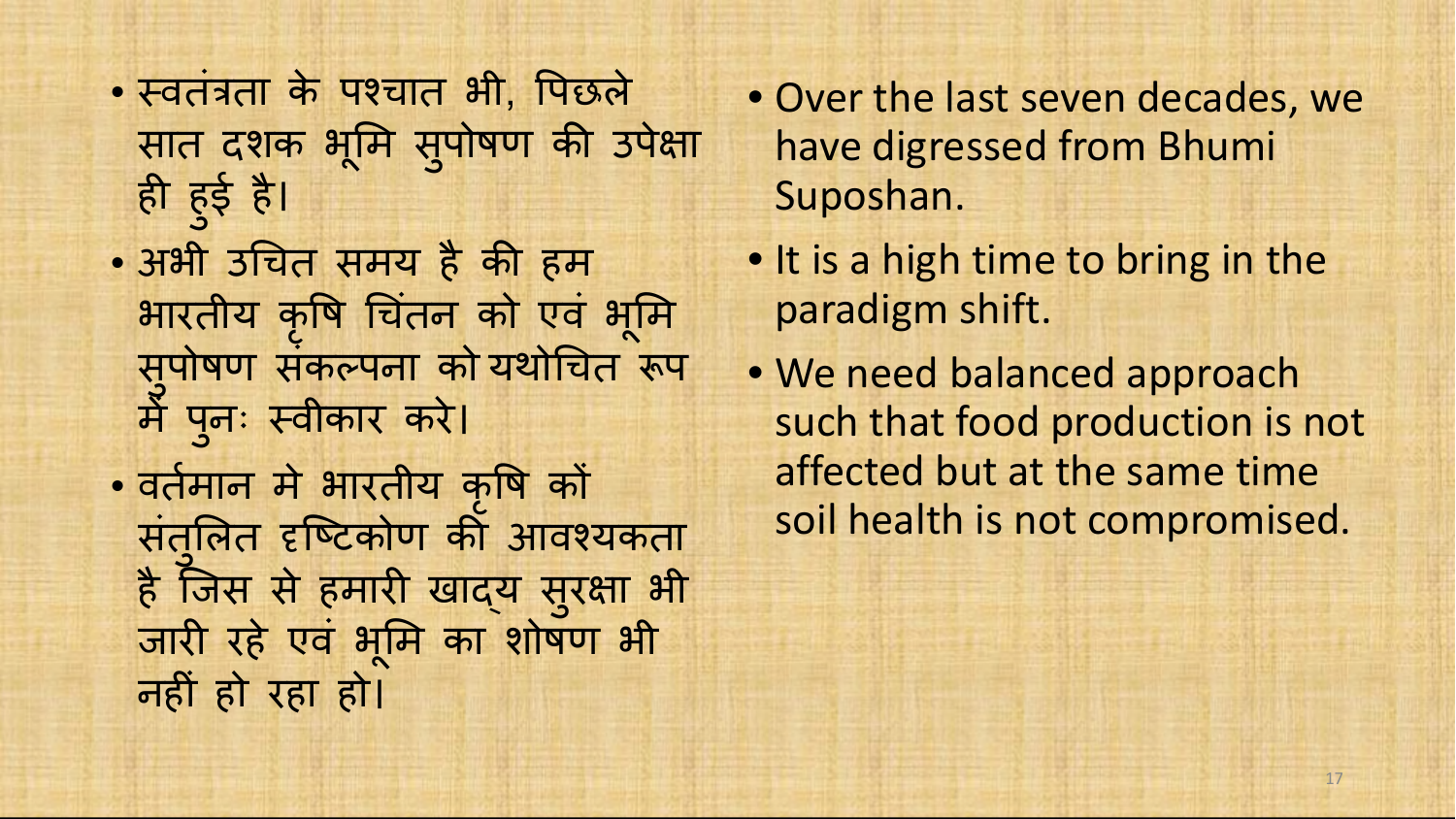- हमे निर्धारित होना है की वतेमान में चल रहा भूमि का शोषण मात्र रोखना ही नही, बदलना है।
- भ ू म माता को उचत समान देना है। उस के अक्षय स्वास्थ्य की ओर चलना है।
- भूमि सुपोषण के संकल्प में मात्र कृषक को का योगदान रहेगा यह अँपेक्षा अनुचित है। भूमि सुपोषण यह हमारे राष्ट्र के सभी नागरिकों का उत्तरदायित्व है।
- We have to be determined to change the existing extractive paradigm.
- We should care for the Mother Earth and its delicate health.
- It will be unjust to exclusively ask our farmers to care for Bhumi Suposhan. Bhumi Suposhan is a responsibility of all citizen.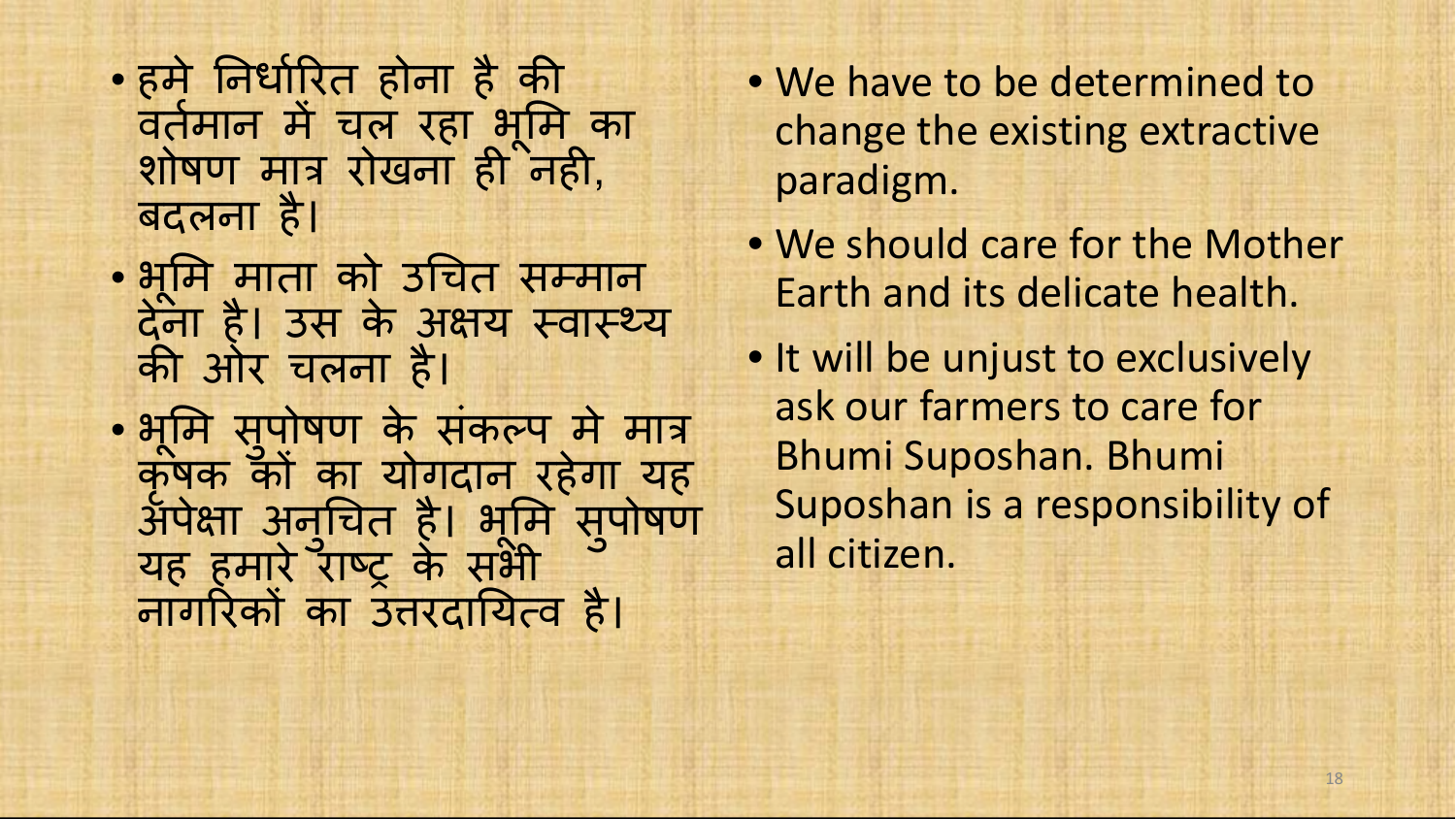### आयोजक संथा

#### Alliance of Organizers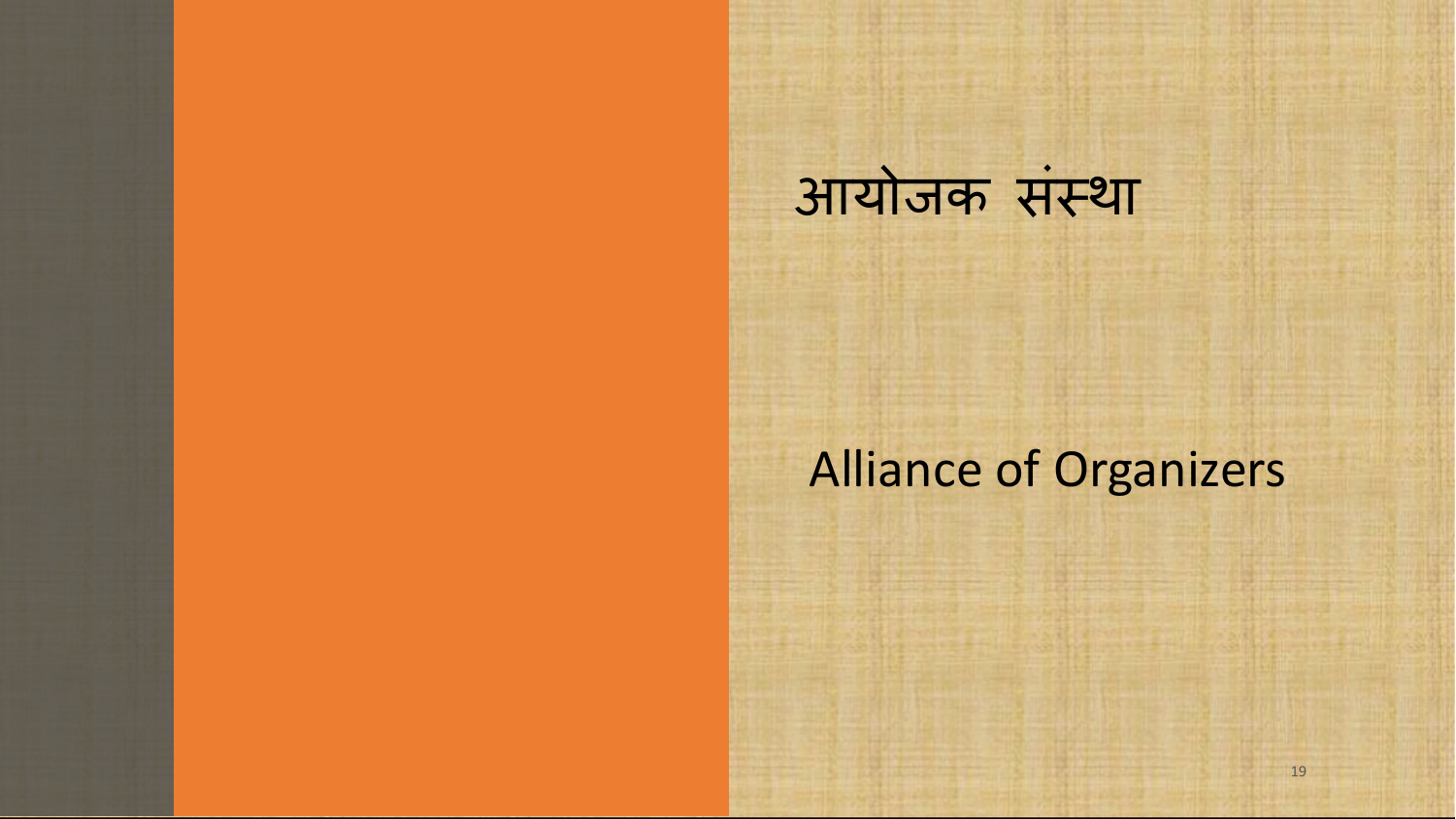गायत्री परिवार, हरिव्दार पतजलि योगपीठ रामकृ ण म शन इंटरने शनल सोसायट फॉर कृ णा कॉनशयसनेस ( इकॉन ) श्री सिंध्दगिरी मठ श्री रामचन्द्र मिशन ईशा फाउंडेशन जियर ट्रस्ट , हैदराबाद

Gayatri Parivar, Haridwar Patanjali Yogpeeth Ramkrishna Mission International Society for Krishna Consciousness (ISKCON) Shri Sidhdhagiri Math Shri Ramchandra Mission Isha Foundation Jeeyar Trust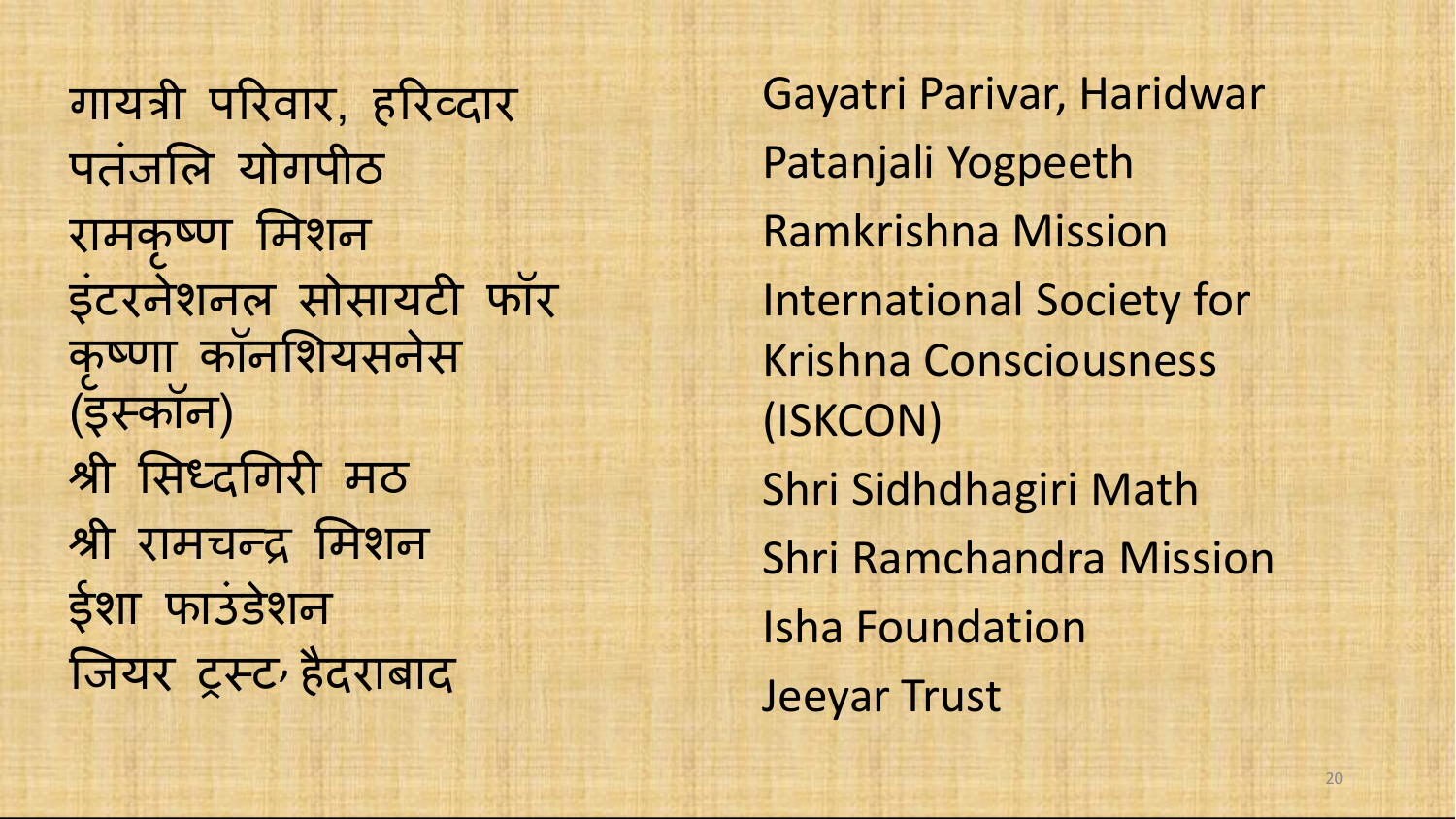अय क ृ ष परवार गो आधारित प्रकृति व्यवसाय दारुल संगम बसी गीर गौशाला गोसेवा गतवधी भारतीय कसान संघ वदेशी जागरण मचं सहकार भारती वनवासी कयाण आम दीन दयाल शोध संस्थान एकल वयालय लोक भारती वया भारती

Akshay Krishi Parivar Gau aadharit Prakriti Vyawasay Darul Sangam Bansi Gir Gaushala Gauseva Gatividhi Bhartiya Kisan Sangh Swadeshi Jagran Manch Sahakar Bharati Vanvasi Kalyan Ashram Deen Dayal Shodh Sansthan Ekal Vidyalaya Lok Bharati Vidya Bharati 21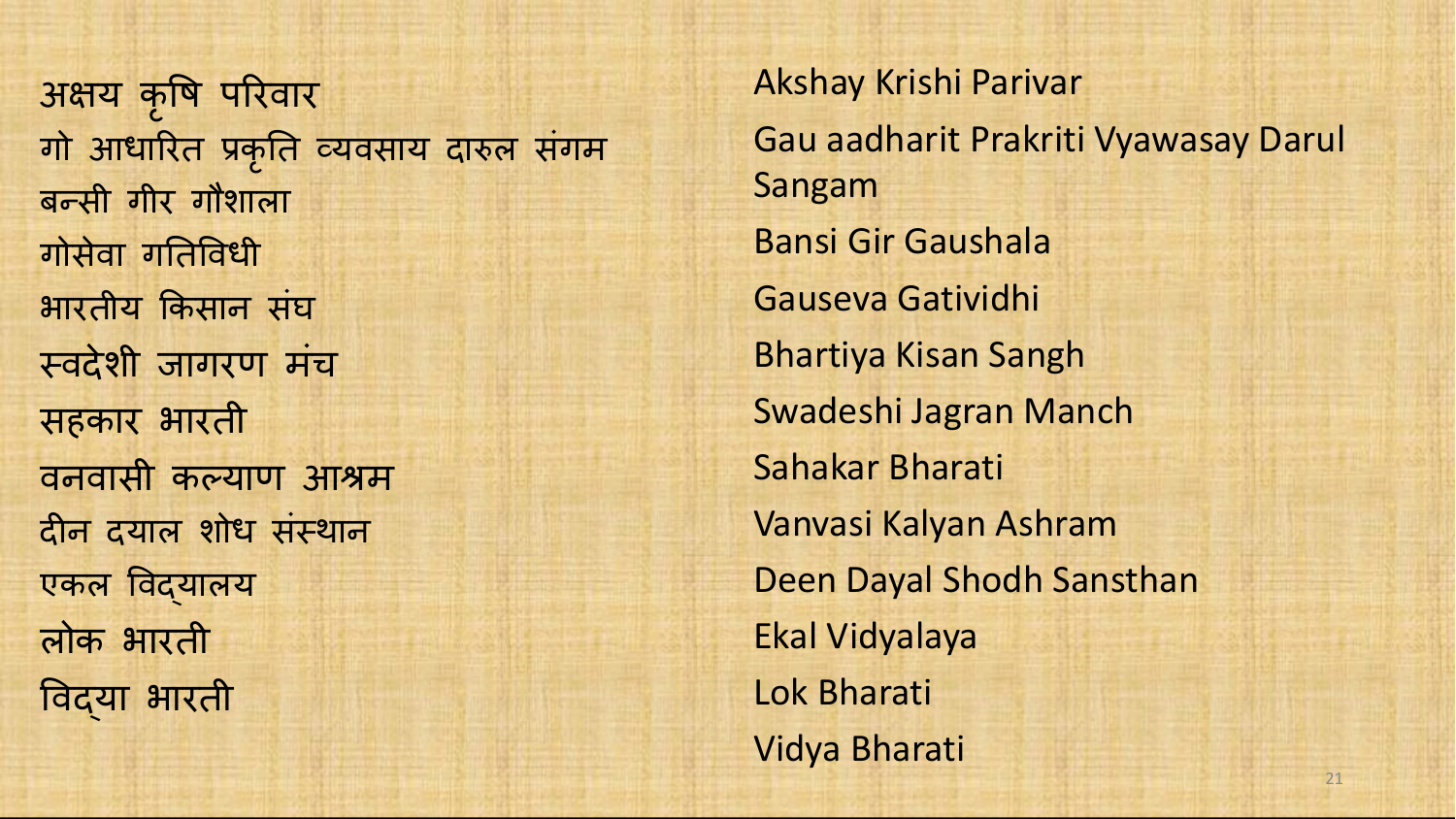विश्व हिंदू परिषद ग्रामविकास गतिविधी राष्ट्रीय सेवा भारती गो विज्ञान अनुसंधान केंद्र कृष योग परवार एकलव्य फाउडेशन गगा सेवा समिति ग्राम भारती यूथ फॉर ने शन पयावरण गतवधी प्रज्ञान मिशन भारत सेवा सघं

Vishwa Hindu Parishad Gramvikas Gatividhi Rashtriya Seva Bharati Go Vidnyan Anusandhan Kendra Krishi Prayog Parivar Eklavya Foundation Ganga Seva Samiti Gram Bharati Youth for Nation Paryavaran Gatividhi Prajnana Mission Bharat Seva Sangh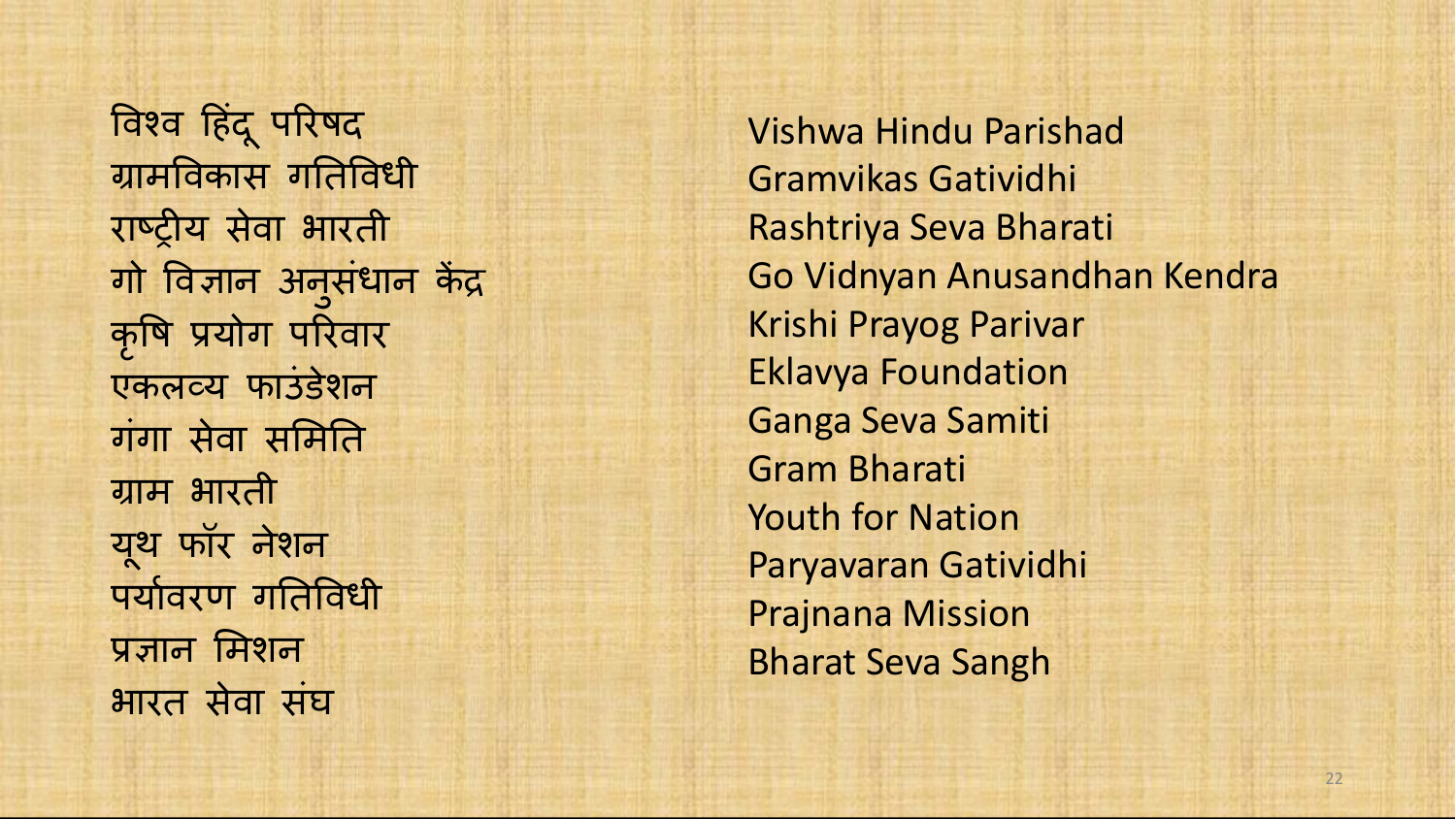# जन अभयान के म ु य बिदु

#### Key Points of the Jan Abhiyan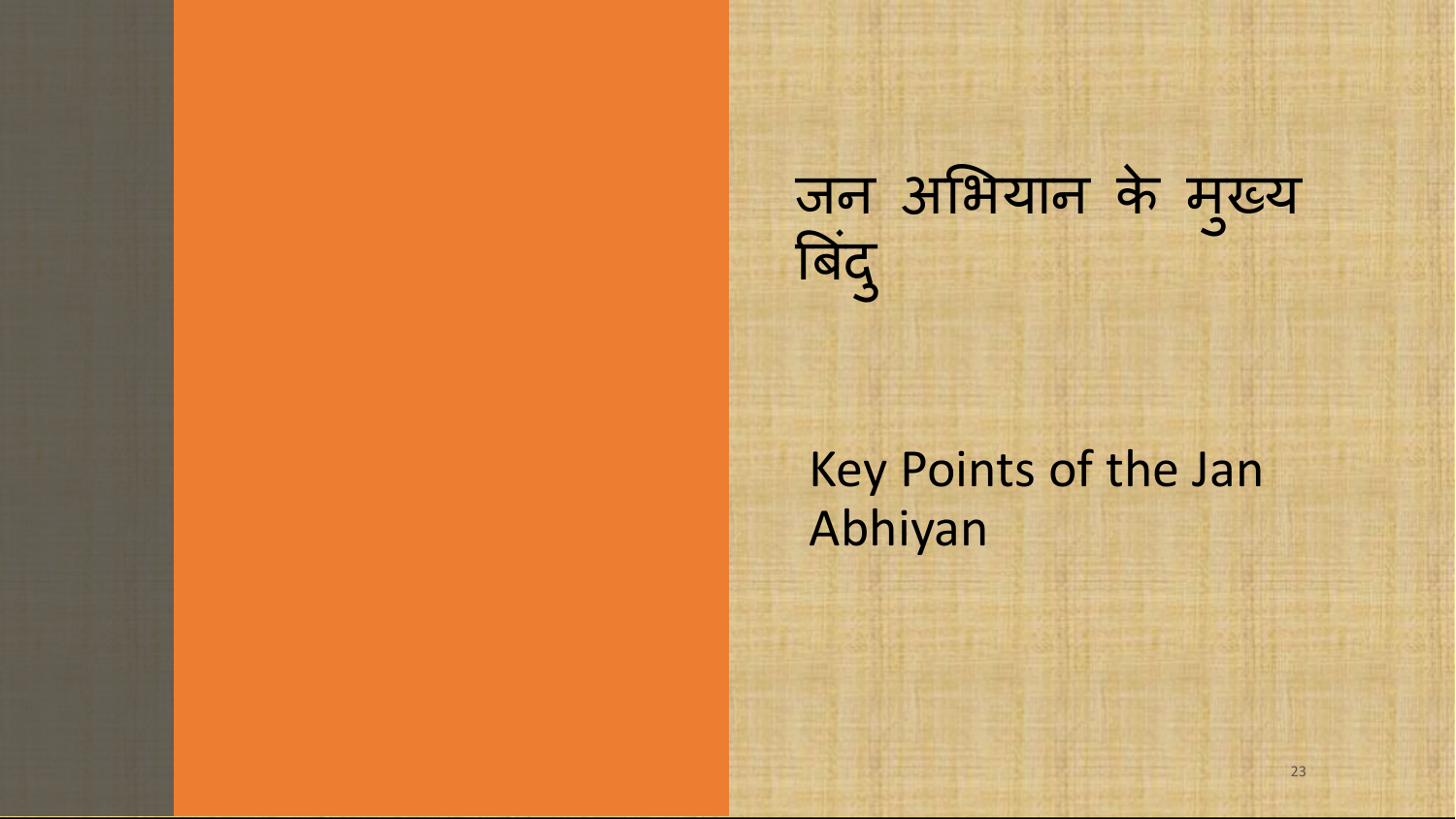अभयान का उदेय भारतीय कृषि चितन, भूमि सुपोषण एवं सरक्षण इन संकल्पनाओं को कृषि क्षेत्र में पुनःस्थापित करनां यह है।

जन अभयान म ाधायतः क ृती, जन जागरण एवं कृषिनीति के सदर्भ में भारतीय कृषि चितन एवं भ ू म सु पोषण को बढ़ावा देना यह कार्यक्रम होंगे।

The Jan Abhiyan is a first step towards reinstating holistic Bhartiya Krishi Chintan and the Bhumi Suposhan concept.

This multi-dimensional Abhiyan will comprise of action, awareness generation and policy advocacy on Bhartiya Krishi Chintan and Bhumi Suposhan.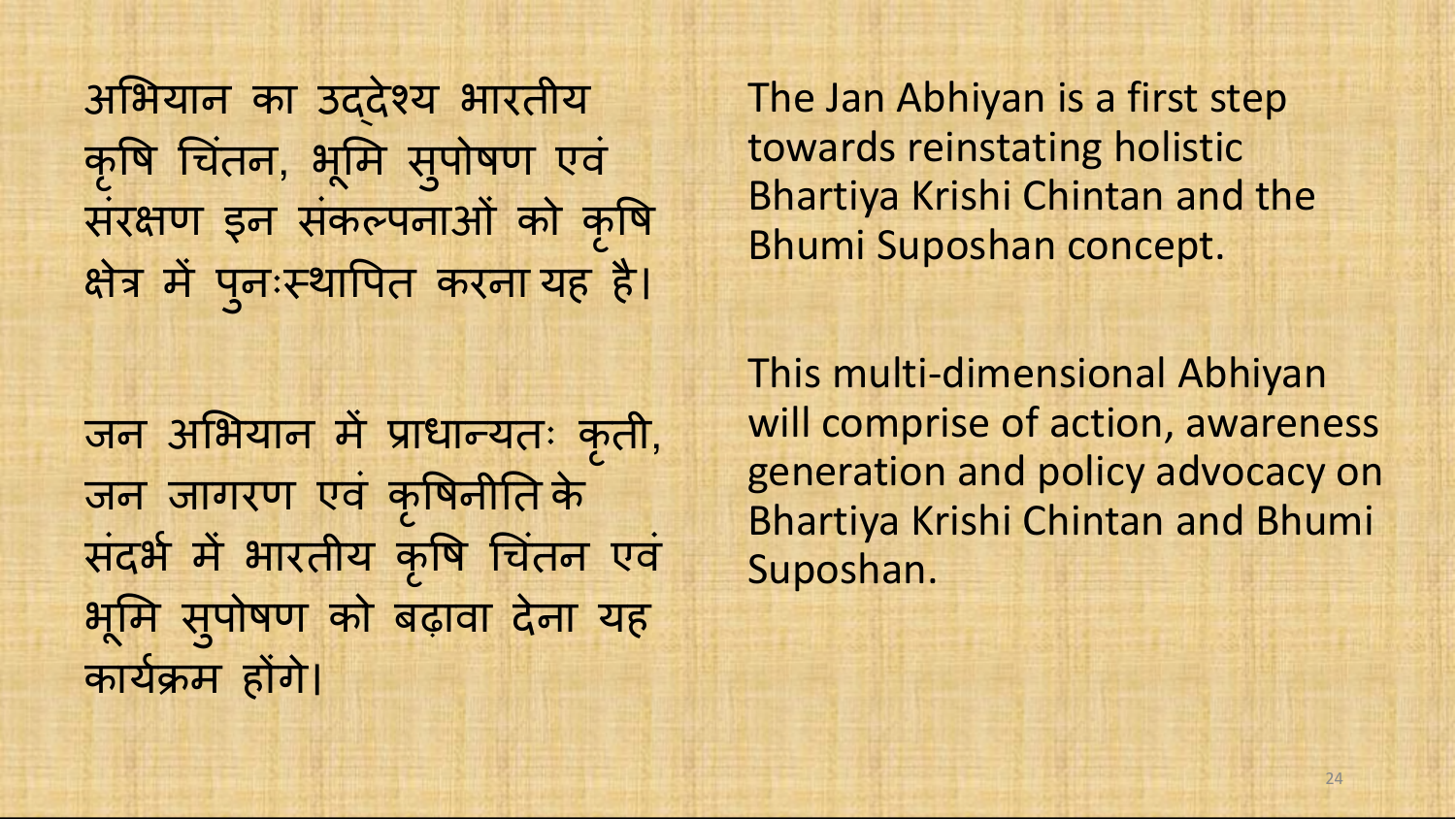जन अभयान के थम चरण का कालावध तीन माह होगा। जन आभैयान का प्रारभ चैत्र शुध्द प्रतिपदा के पावन अवसर पर (१३ अैल २०२१, मंगलवार) को होगा और समापन आषाढ़ शुध्द पूर्णिमा (२४ जुलाई २०२१, शुक्रवार) को होगा।

भूमि सुपोषण एव संरक्षण यह सभी भारतीयों का उत्तरदायित्व है. परिणामतः यह जन अभियान ग्रामों में और नगरों में भी कार्यान्वित होगा। The initial phase of three months will start on auspicious Chaitra Pratipada (13th April 2021, Tuesday) and conclude on Ashadh Purnima (23rd July 2021, Friday).

Bhumi Suposhan is a responsibility of every citizen. Therefore, it will be conducted in villages and cities alike, all over the country.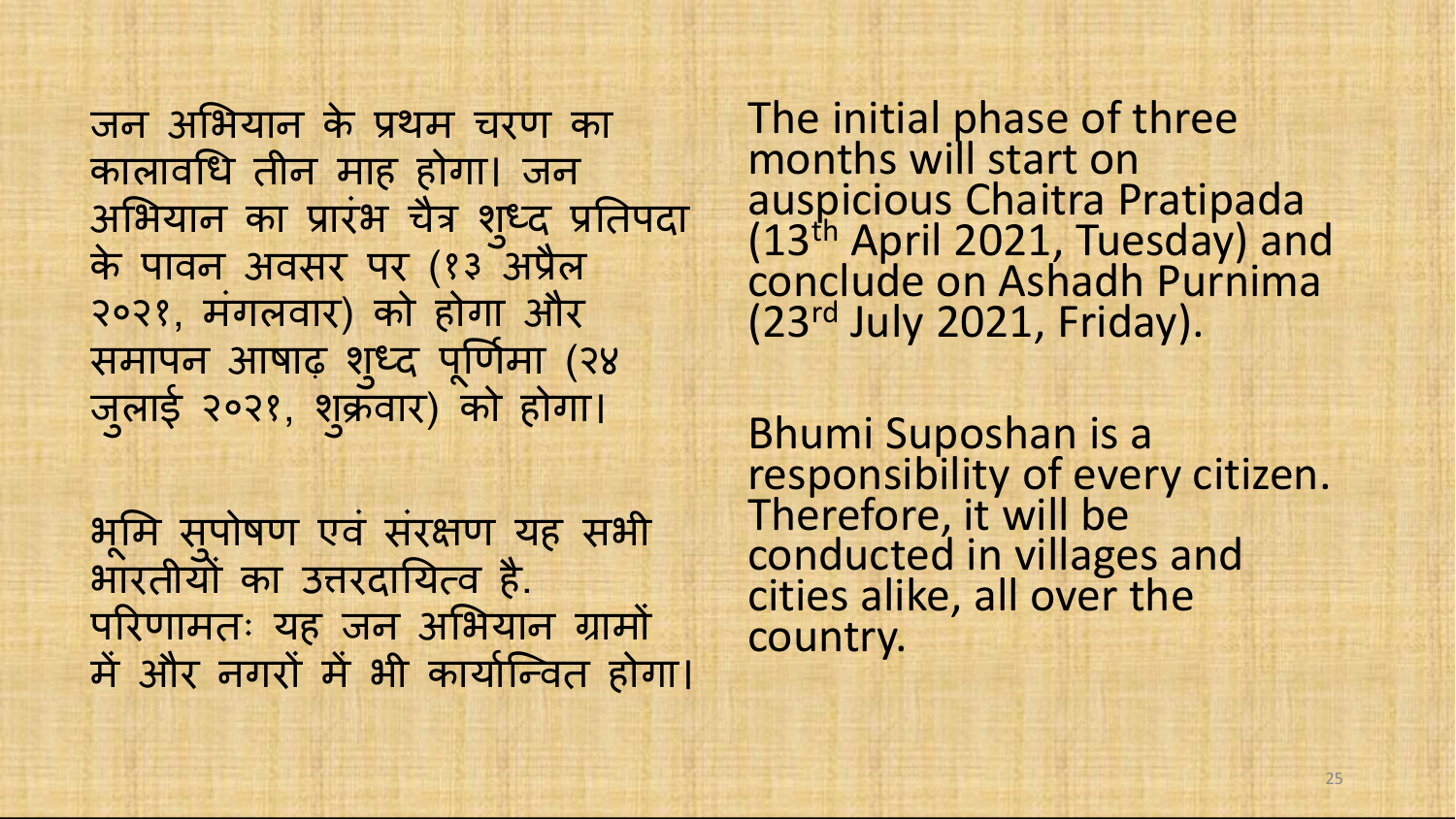# सुझावत गतवधयाँ

#### Suggested actions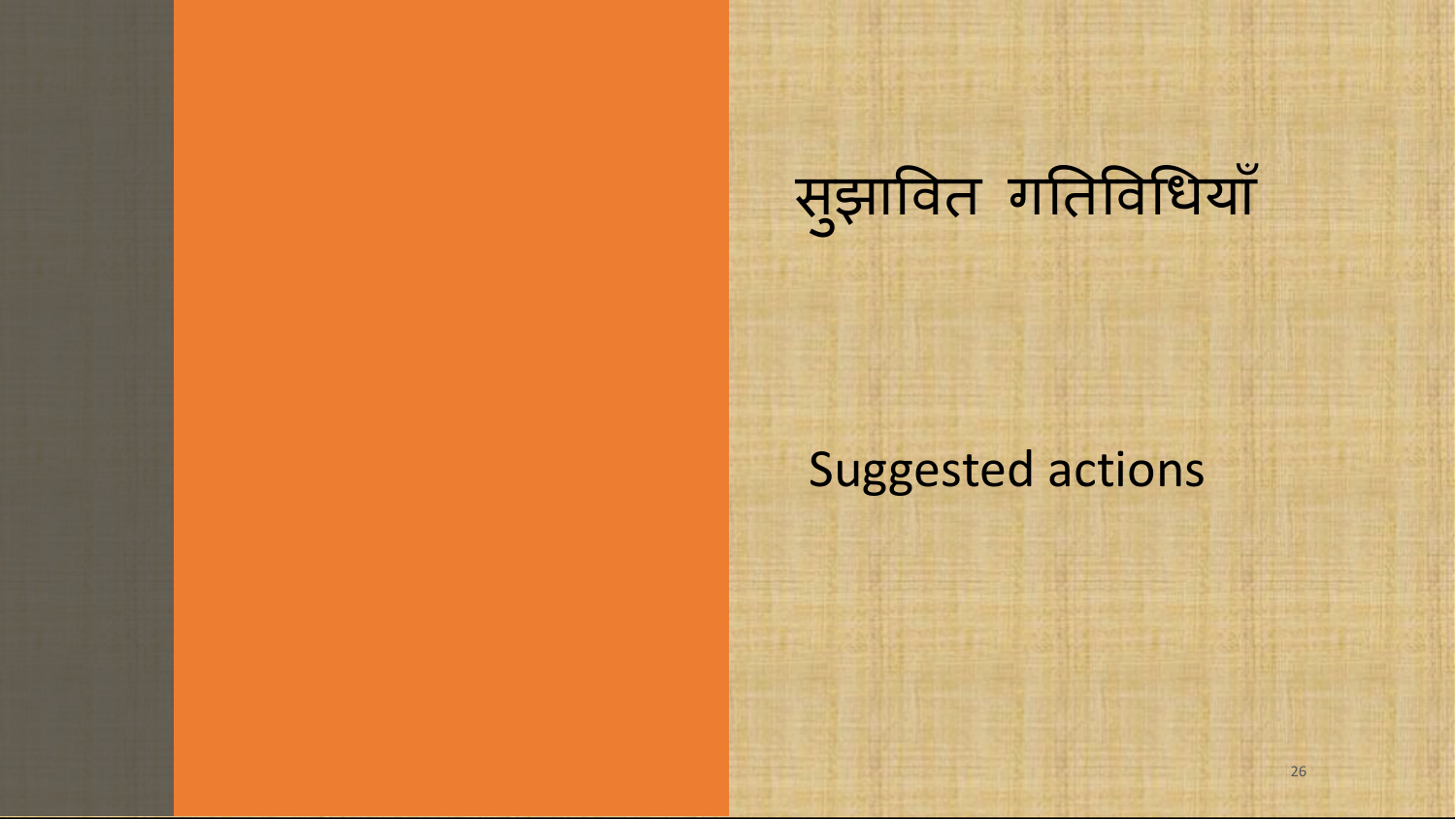अधिकाधिक ग्रामो में भूमि पू ू जन उत्सवोंका आयोजन।

प्राकृतिक्, परंपरागत् पद्धृति व्दारा भूमि को सुपोषित रखने वाले किसानो का सम्मान करना एवं अनुभव कथन आदि कार्यक्रमों का आयोजन।

ग्राम के भूमि का विस्तृत मानचित्र बनाना जिसमे विभिन्न प्रकारकी भूमि, समतल ढलान वाल, रंग अन ुसार, गहराई अन ुसार वणन करना।

भूमि आरोग्य और फसल चक्र के सदर्भ में किसानों से परिचर्चा हो।

गाँव परिसर के भूमि पूजन संबंधित उत्सव, त्यौहार, गीतौ का संकलन आदि का आयोजन करे।

Organizing Bhoomi Poojan festival in maximum possible villages.

Felicitate farmers successfully practicing Bhumi Suposhan and organize farmer's interaction with them

To make a detailed soil map of the village, in which different types of soils, their colour, slope and depth are depicted.

Group discussion with farmers on soil health and crop cycle.

Documentation of Bhumi related traditions, rituals, folk songs etc.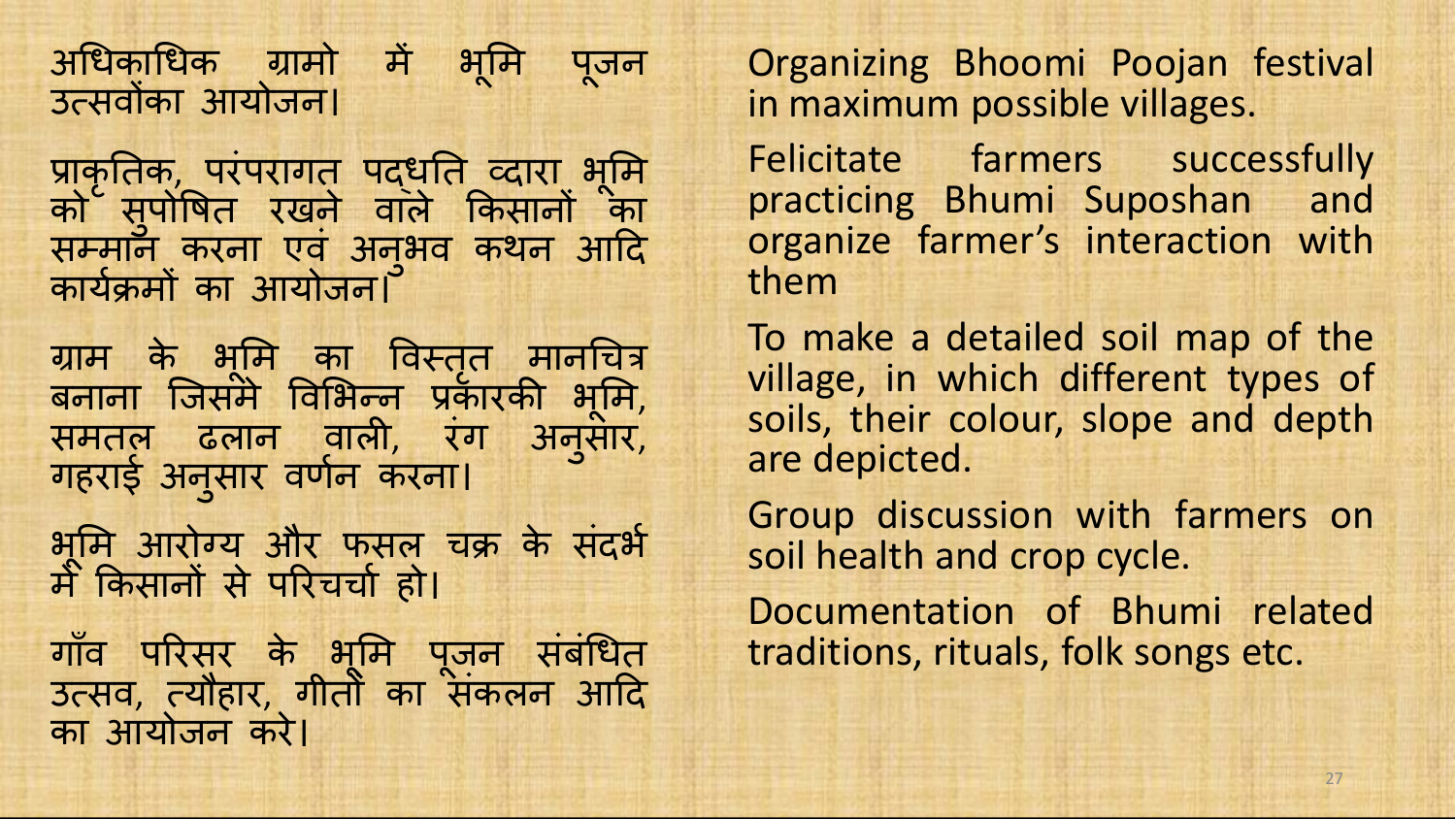छोटे हस्तचालित, पशुचालित यत्र प्रदर्शनी आद आयोिजत करे।

कृषि महाविद्यालय, विश्वविद्यालयो मे किसान वैज्ञानिक तथा कृषि वैज्ञानिको के साथ वातालाप का आयोजन हो।

भूमि आरोग्य, सुपोषण सर्बधित विचार गोष्ठी, वैज्ञानिक चचो सत्र आदि का आयोजन हो।

कृषि विज्ञान केंद्र में भूमि सुपोषण सर्बांधैत चर्चासत्र आयोजित हो।

नगरीय क्षेत्रों में प्राकृतिक पद्धति द्वारा निर्मित कृषि उपज कि विक्री कि व्यवस्था हो।

Organize exhibition of hand operated and animal operated farm implements.

Interactive programmes for students at agricultural colleges and universities, with farmer scientist and agriculture scientists.

Organize seminars, scientific workshops, on Bhumi Suposhan, Soil Health etc.

Krishi Vigyan Kendra should organize workshops on Bhumi Suposhan

In urban areas, organize a system of sale of agricultural produce produced by natural, nonchemical method.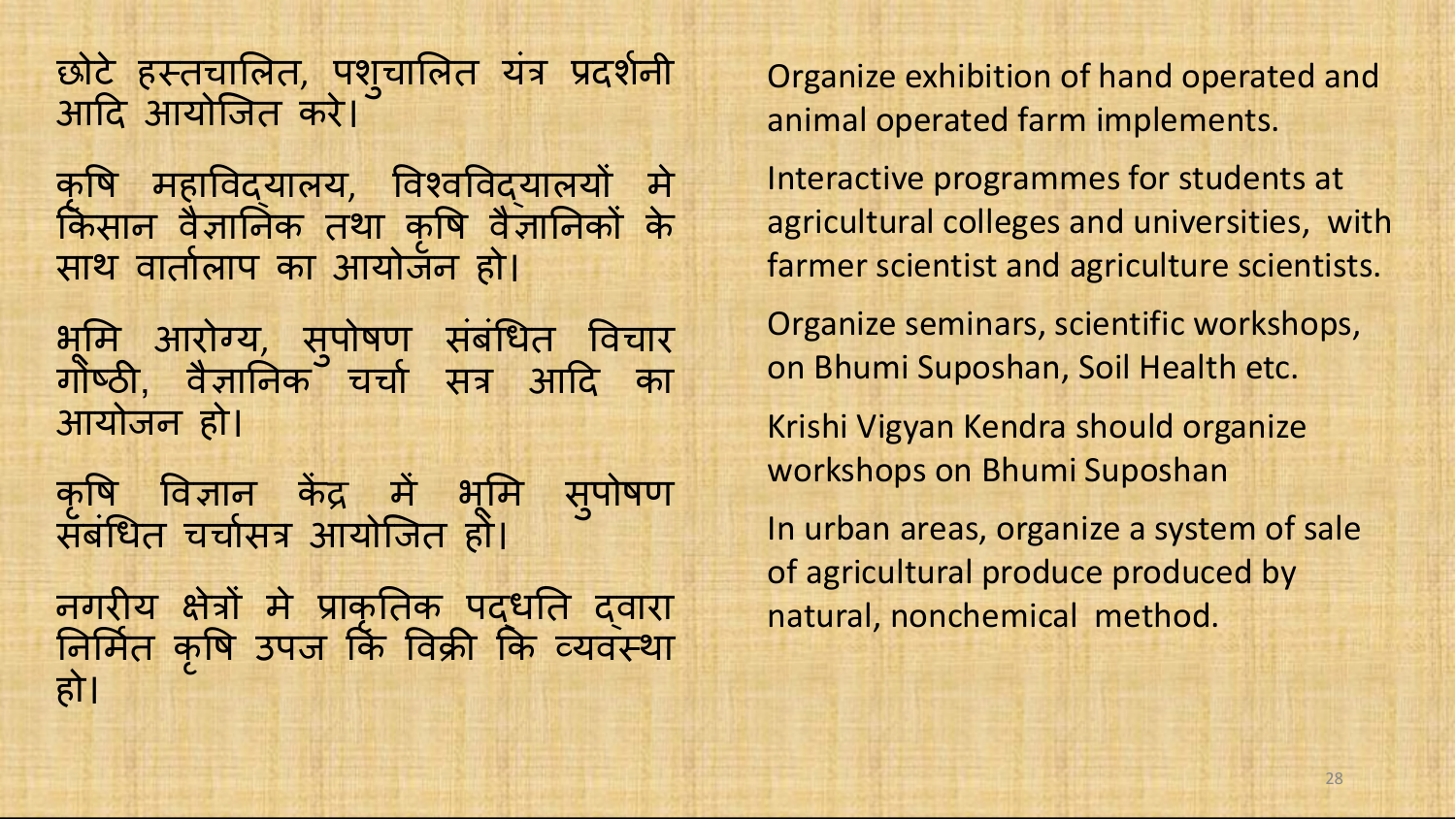सभी जगह, खास तौर पर नगर विभागों में जैविक एवं अजैविक अपशिष्ट पदार्थों का सुयोग्य यवथापन कर।

जैवक एवं अजैवक अवशषे जहा पर उनकी निर्मिती हो रही हो वही अलग करे।

जैवक अवशषे जैसे क रसोई मे निर्मित कूड़ा -कचरा जैसे की सब्जी की डंडिया, बागानों का खरपतवार, होटल के रसोई इत्यादि, से कम्पोस्ट खाद तैयार कया जा सकता है।

Appropriate management of biodegradable and nonbiodegradable waste, especially in urban areas.

Segregate biodegradable and nondegradable waste at source i.e., where it is generated.

Biodegradable waste for example, kitchen waste, weeds from home gardens etc. can be converted into compost.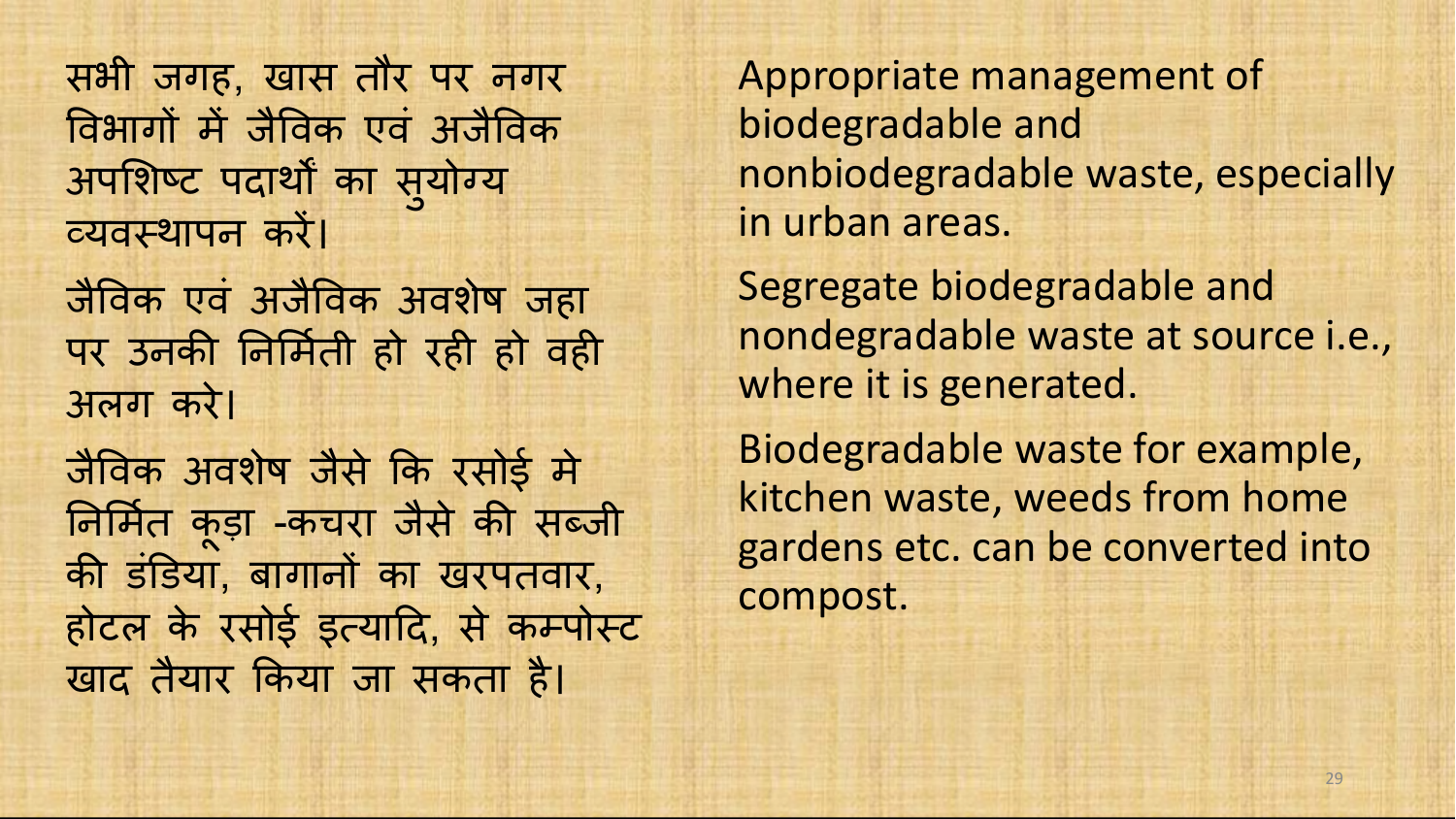अजैविक अवशेषों कों , जैसे कि लािटक, थमकोल, सीमट के उपादन जो वघटत होने का कोई निश्चित कालावधि नहीं है, पनःउपयोग हेतु योग्य व्यवस्था को सौंप दिया जाएँ। अजैविक अवशेष को यों ही इधर-उधर फेकना मिटटी के लए हानकारक है।

भ ू म का अवमण रोकने के लए एवं मिटटी का क्षरण रोक ने के लिए वृक्षारोपण अत्यावश्यक है। इसलिए, जहाँ भी संभव हो, वहाँ वृ ारोपण कया जाए।

Nonbiodegradable waste like thermocol, plastic and cement products that take indeterminate time for degradation, should be put into appropriate recycling facility. Dumping them anywhere is harmful for the soil.

Plantations, afforestation are important to check land degradation. Conduct afforestation, plantation at all possible places.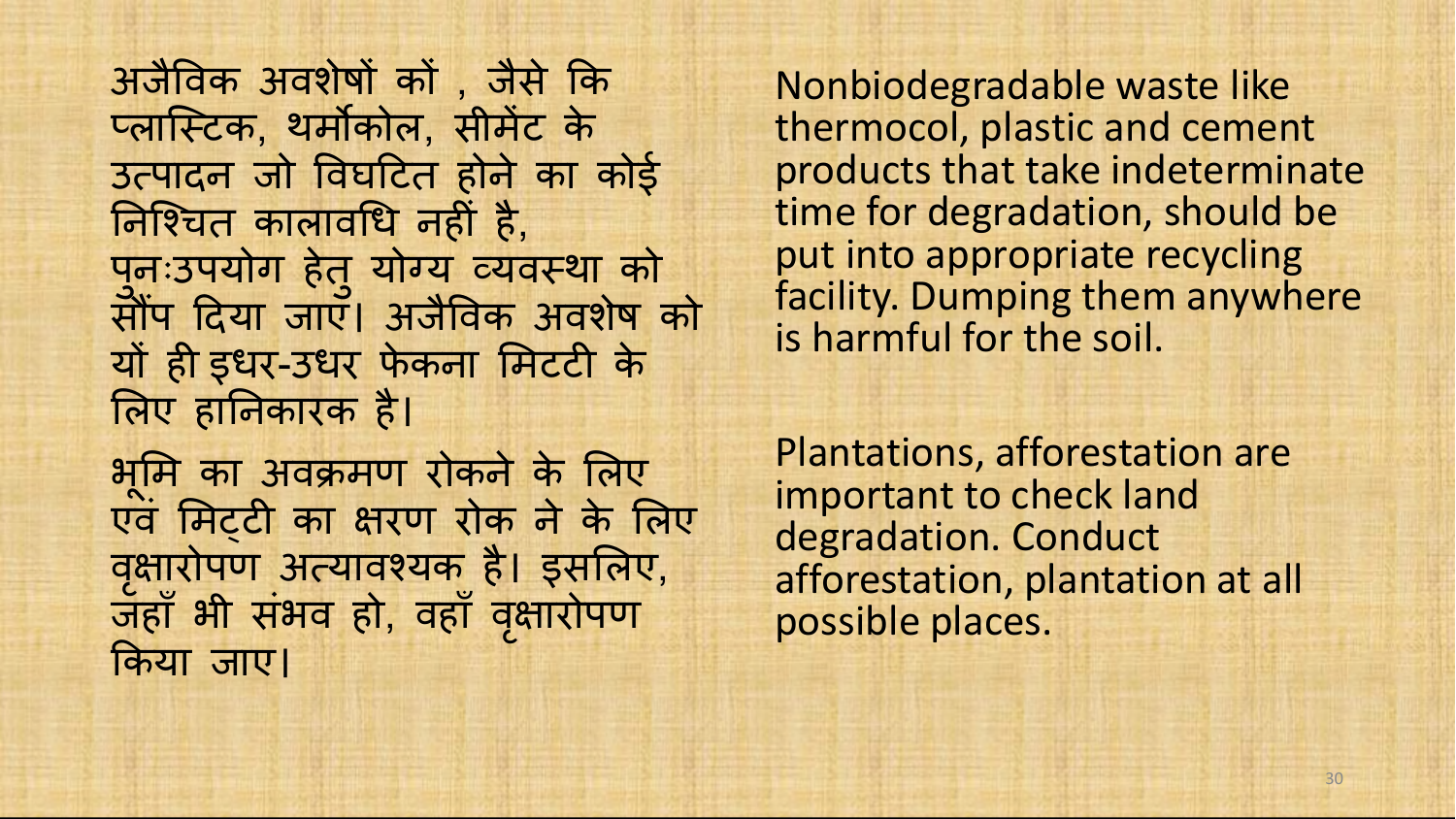### अधिक जानकारी हेतु संपर्क

#### Contact for more information